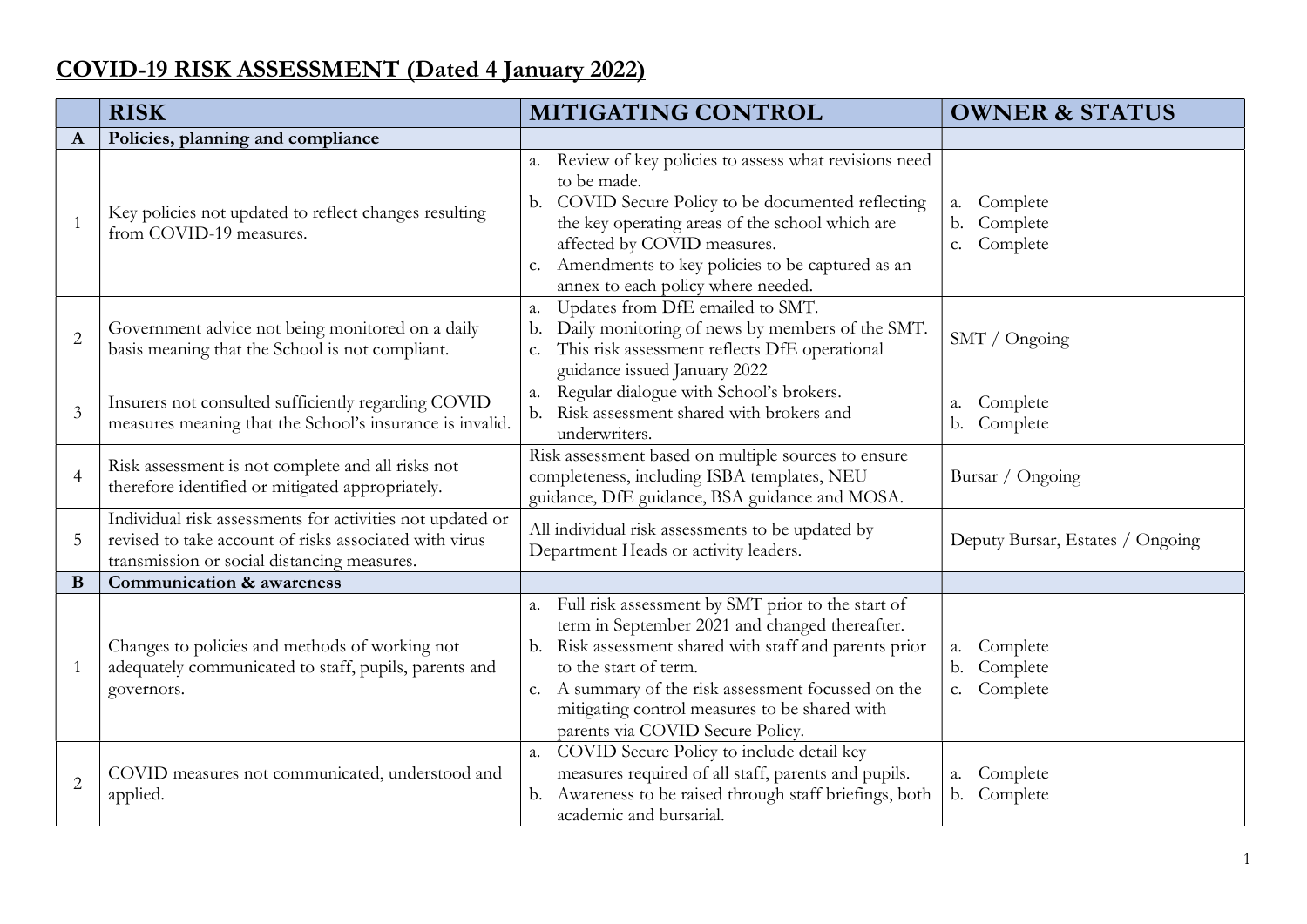|                | <b>RISK</b>                                                                                                                         | <b>MITIGATING CONTROL</b>                                                                                                                                                                                                                                                                                                                                                                                                                                                                                                                                                                                                                                                                                                                                                                                                                   | <b>OWNER &amp; STATUS</b>                                                                   |
|----------------|-------------------------------------------------------------------------------------------------------------------------------------|---------------------------------------------------------------------------------------------------------------------------------------------------------------------------------------------------------------------------------------------------------------------------------------------------------------------------------------------------------------------------------------------------------------------------------------------------------------------------------------------------------------------------------------------------------------------------------------------------------------------------------------------------------------------------------------------------------------------------------------------------------------------------------------------------------------------------------------------|---------------------------------------------------------------------------------------------|
| 3              | Communication channels with staff, parents and pupils<br>not effective.                                                             | a. COVID page to be set up on School website setting<br>out key documents and points of communication.<br>b. Regular update letters from Head Master to parents<br>and staff where significant changes are made.<br>Common Room Briefings by SMT.<br>c.<br>d. Health & Safety Committee meeting to be asked to<br>feedback on risk assessment.                                                                                                                                                                                                                                                                                                                                                                                                                                                                                              | Complete<br>a.<br>Head Master / Ongoing<br>b.<br>SMT / Ongoing<br>c.<br>d. Bursar / Ongoing |
| $\mathbf C$    | <b>Physical measures</b>                                                                                                            |                                                                                                                                                                                                                                                                                                                                                                                                                                                                                                                                                                                                                                                                                                                                                                                                                                             |                                                                                             |
| $\mathbf{1}$   | Classrooms not set up or configured to adequately<br>reduce the risk of transmission.                                               | a. Additional mitigating measures to be adopted in<br>classroom environment - Pupils to sanitise hands<br>on entry, pupils to wipe down chair and desk at<br>start of lessons, lidded bins provided, tissues<br>available in each classroom, additional disinfectant<br>spray available in classroom.<br>b. Teachers to be made aware of revisions to COVID<br>Secure Policy and mitigating measures to be<br>adopted in classroom environment.<br>c. Perspex screens to be available for staff if needed.<br>d. Appropriate measures (eg. screens and ventilation)<br>to be put in place in smaller teaching spaces in<br>consultation with relevant teaching staff (eg. Music<br>rooms, Learning Support and EAL).<br>e. The school will follow government guidelines in<br>respect of mask wearing in classrooms and<br>communal spaces. | Complete<br>а.<br>Complete<br>b.<br>Complete<br>c.<br>Complete<br>d.<br>Complete<br>e.      |
| $\overline{c}$ | Corridors and other high-traffic areas not cleaned with<br>sufficient frequency to reduce transmission.                             | Cleaning routines to be adapted to ensure that high-<br>traffic areas and frequent touch points are cleaned<br>regularly.                                                                                                                                                                                                                                                                                                                                                                                                                                                                                                                                                                                                                                                                                                                   | Deputy Bursar, Estates / Ongoing                                                            |
| 3              | Gatherings of the school community (eg. assemblies,<br>music performances, staff meetings) facilitate the<br>transmission of COVID. | a. Whole school assemblies will go ahead as permitted<br>in government guidelines. Assemblies to be limited<br>to 15 minutes and delivered in ventilated hall.<br>b. Adequacy of ventilation to be considered where<br>gatherings are held.<br>c. School to follow government testing advice for<br>staff and pupils so that positive and asymptomatic<br>cases can be identified at an early stage.                                                                                                                                                                                                                                                                                                                                                                                                                                        | Ongoing<br>a.<br>Ongoing<br>b.<br>Ongoing<br>c.<br>Ongoing<br>d.<br>Ongoing<br>e.           |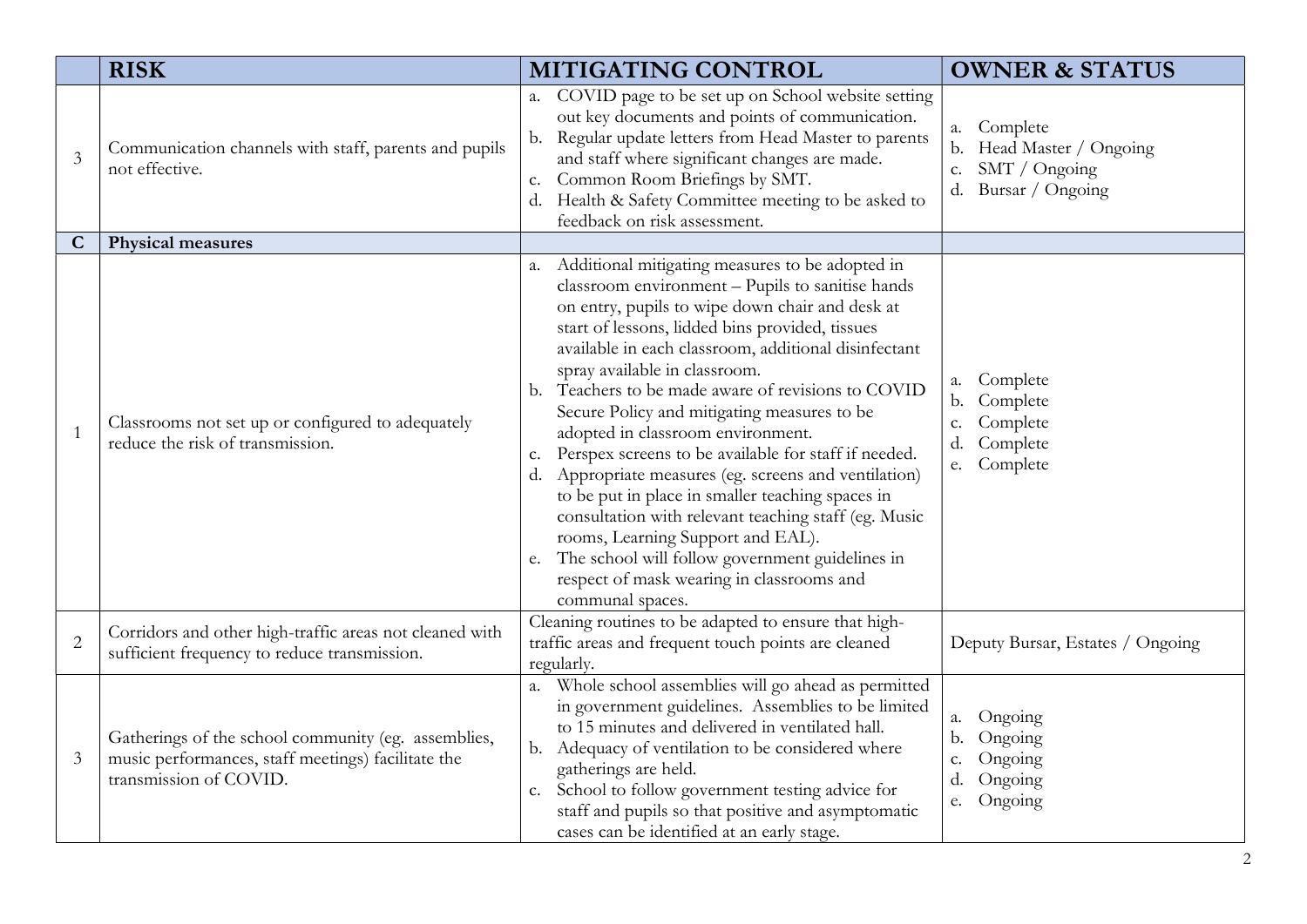|                | <b>RISK</b>                                                                                                                         | MITIGATING CONTROL                                                                                                                                                                                                                                                                                                                                                                                                                                                  | <b>OWNER &amp; STATUS</b>                                                                                                     |
|----------------|-------------------------------------------------------------------------------------------------------------------------------------|---------------------------------------------------------------------------------------------------------------------------------------------------------------------------------------------------------------------------------------------------------------------------------------------------------------------------------------------------------------------------------------------------------------------------------------------------------------------|-------------------------------------------------------------------------------------------------------------------------------|
|                |                                                                                                                                     | d. Musical and drama performances to follow specific<br>guidance on the performing arts (where available).<br>Parents attending these events will be encouraged<br>to test using a lateral flow test prior to attending.<br>e. Parents' Evening to continue to be delivered online<br>if levels of COVID in the community remain high.                                                                                                                              |                                                                                                                               |
| 5              | Staff office accommodation not set up or configured<br>appropriately.                                                               | a. Academic Staff members to address any concerns<br>they have regarding office accommodation to their<br>Head of Department who will feedback to the<br>Deputy Bursar, Estates where additional measures<br>are requested.<br>b. Bursarial department heads to identify what<br>changes to their own departmental areas are<br>required to comply (eg. ventilation, desk layout,<br>screening). Individual Heads of Department to<br>review their own departments. | Head of Departments & Deputy<br>a.<br>Bursar, Estates / Ongoing<br>b. Head of Departments Deputy<br>Bursar, Estates / Ongoing |
| 6              | Inadequate ventilation in meeting rooms or staff offices                                                                            | a. Staff to be encouraged ventilate offices and meeting<br>rooms by keeping windows or doors open.<br>b. Face to face meetings to be kept short or with<br>minimal attendees if they cannot be held in a well-<br>ventilated space.<br>Teams to be considered as an alternative to face to<br>$\mathbf{C}$ .<br>face meetings where practical.                                                                                                                      | Heads of Departments / Ongoing<br>a.<br>Heads of Departments / Ongoing<br>b.<br>Heads of Departments / Ongoing<br>C.          |
| D              | <b>Staff</b>                                                                                                                        |                                                                                                                                                                                                                                                                                                                                                                                                                                                                     |                                                                                                                               |
|                | Staff not adequately consulted over plans                                                                                           | Full risk assessment by SMT prior to the start of<br>a.<br>term in September 2021 and thereafter. Risk<br>assessment shared with staff and parents prior to<br>the start of term.<br>b. Health & Safety Committee meeting to be<br>convened very early at the start of term for<br>members to feedback on risk assessment.                                                                                                                                          | Complete<br>а.<br>Complete<br>b.                                                                                              |
| $\overline{2}$ | Lack of knowledge if staff have been on holiday<br>overseas whether they may have been exposed to the<br>virus in a high-risk area. | Staff to be briefed that they must not come to work if<br>they are in breach of the Government's quarantine<br>rules.                                                                                                                                                                                                                                                                                                                                               | Complete                                                                                                                      |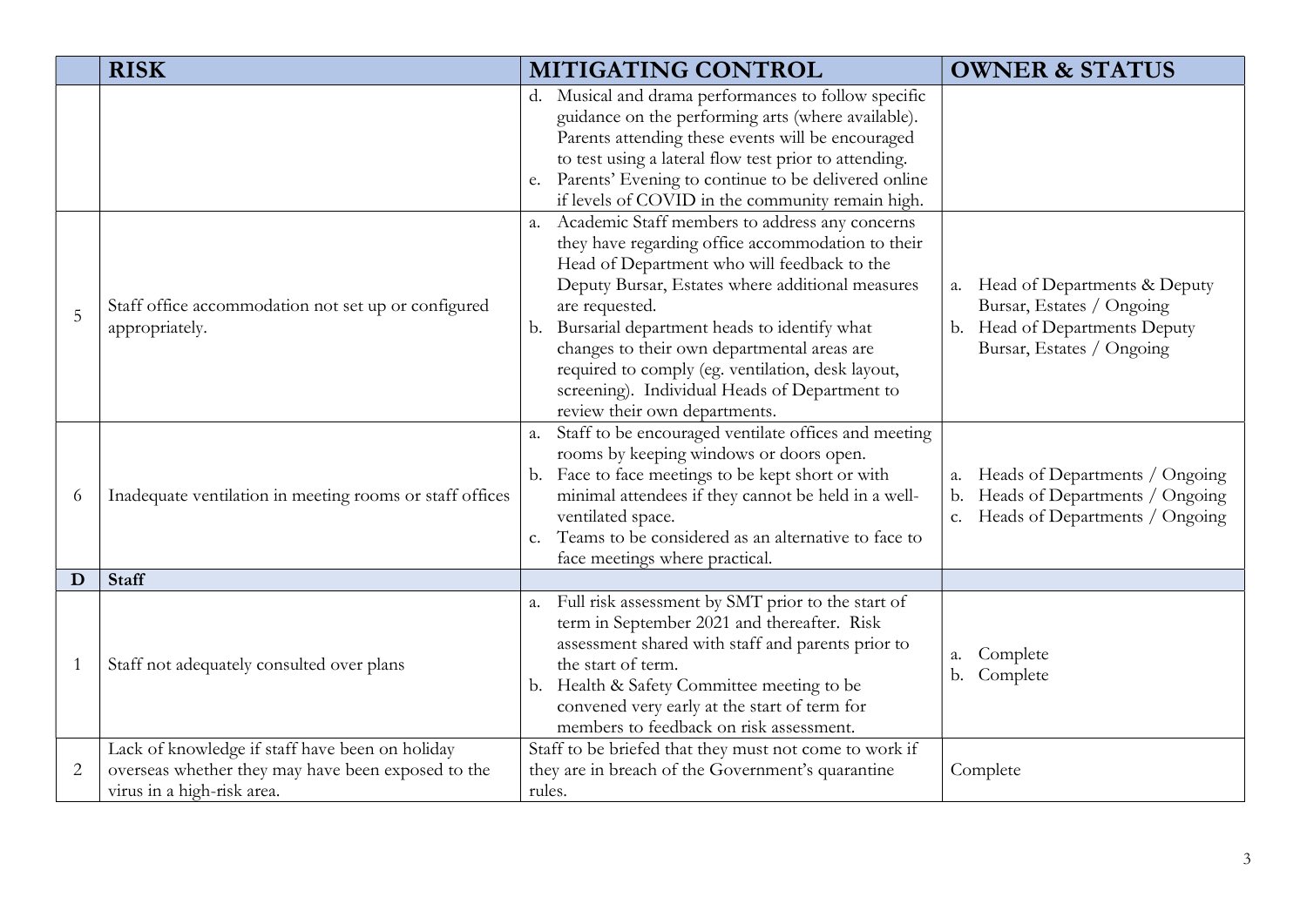|                | <b>RISK</b>                                                                                                                   | <b>MITIGATING CONTROL</b>                                                                                                                                                                                                                                                                                                                                                                                              | <b>OWNER &amp; STATUS</b>                                                               |
|----------------|-------------------------------------------------------------------------------------------------------------------------------|------------------------------------------------------------------------------------------------------------------------------------------------------------------------------------------------------------------------------------------------------------------------------------------------------------------------------------------------------------------------------------------------------------------------|-----------------------------------------------------------------------------------------|
| $\mathfrak{Z}$ | Staff not feeling adequately supported over changes<br>resulting in higher workloads and potential for stress or<br>anxiety.  | a. Staff to be consulted over changes resulting from<br>this risk assessment.<br>b. Staff to be encouraged to use existing<br>communication channels through SMT,<br>Department Heads, Line Managers, HR etc where<br>stress and anxiety increases.                                                                                                                                                                    | Complete<br>a.<br>Deputy Bursar, HR / Ongoing<br>b.                                     |
| $\overline{4}$ | New staff not adequately inducted in new protocols.                                                                           | All staff, current and new joiners, to be advised where<br>they can find the COVID Secure Policy.                                                                                                                                                                                                                                                                                                                      | Complete                                                                                |
| $\mathbf 5$    | Staff fail to follow medical advice if they are in a<br>clinically vulnerable or clinically extremely vulnerable<br>category. | All staff asked to inform HR if they are considered<br>clinically vulnerable or clinically extremely vulnerable so<br>that the School can take the appropriate measures.                                                                                                                                                                                                                                               | Complete                                                                                |
| 6              | Failure of staff to understand isolation rules that if they<br>are symptomatic they should not come to work.                  | a. COVID Secure Policy to lay out expressly that staff<br>should not come to School if they have symptoms,<br>have had a positive test result or other reasons<br>requiring them to stay at home due to the risk of<br>them passing on COVID-19 (for example, they are<br>required to quarantine).<br>b. All staff told to follow Government guidance<br>regarding Test and Trace and to self isolate if<br>contacted. | Complete<br>a.<br>b. Complete                                                           |
| $\overline{7}$ | Staff numbers are significantly reduced either because<br>staff are ill or isolating.                                         | a. Isolating staff to continue to deliver lessons via<br>Teams and Firefly to pupils unless they are ill.<br>b. Arrange cover arrangements for staff not able to<br>come to School.<br>Pupil numbers to be reduced or school temporarily<br>c.<br>closed if staffing levels are not sufficient to operate<br>safely.                                                                                                   | Complete<br>a.<br>Senior Deputy Head / Ongoing<br>b.<br>SMT / Ongoing<br>C <sub>1</sub> |
| 8              | Staff may not feel comfortable in returning to School<br>unless they are able to wear masks.                                  | The school will follow government guidelines in respect<br>of mask wearing in classrooms and communal spaces.<br>Staff and pupils will have the option to wear masks if<br>they choose.                                                                                                                                                                                                                                | Complete                                                                                |
| ${\bf E}$      | All pupils                                                                                                                    |                                                                                                                                                                                                                                                                                                                                                                                                                        |                                                                                         |
|                | Lack of knowledge of where pupils have travelled from<br>and whether they may have been exposed to the virus.                 | All pupils arriving from overseas to comply with<br>a.<br>current quarantine requirements.                                                                                                                                                                                                                                                                                                                             | SMT / Ongoing<br>а.<br>b. Complete                                                      |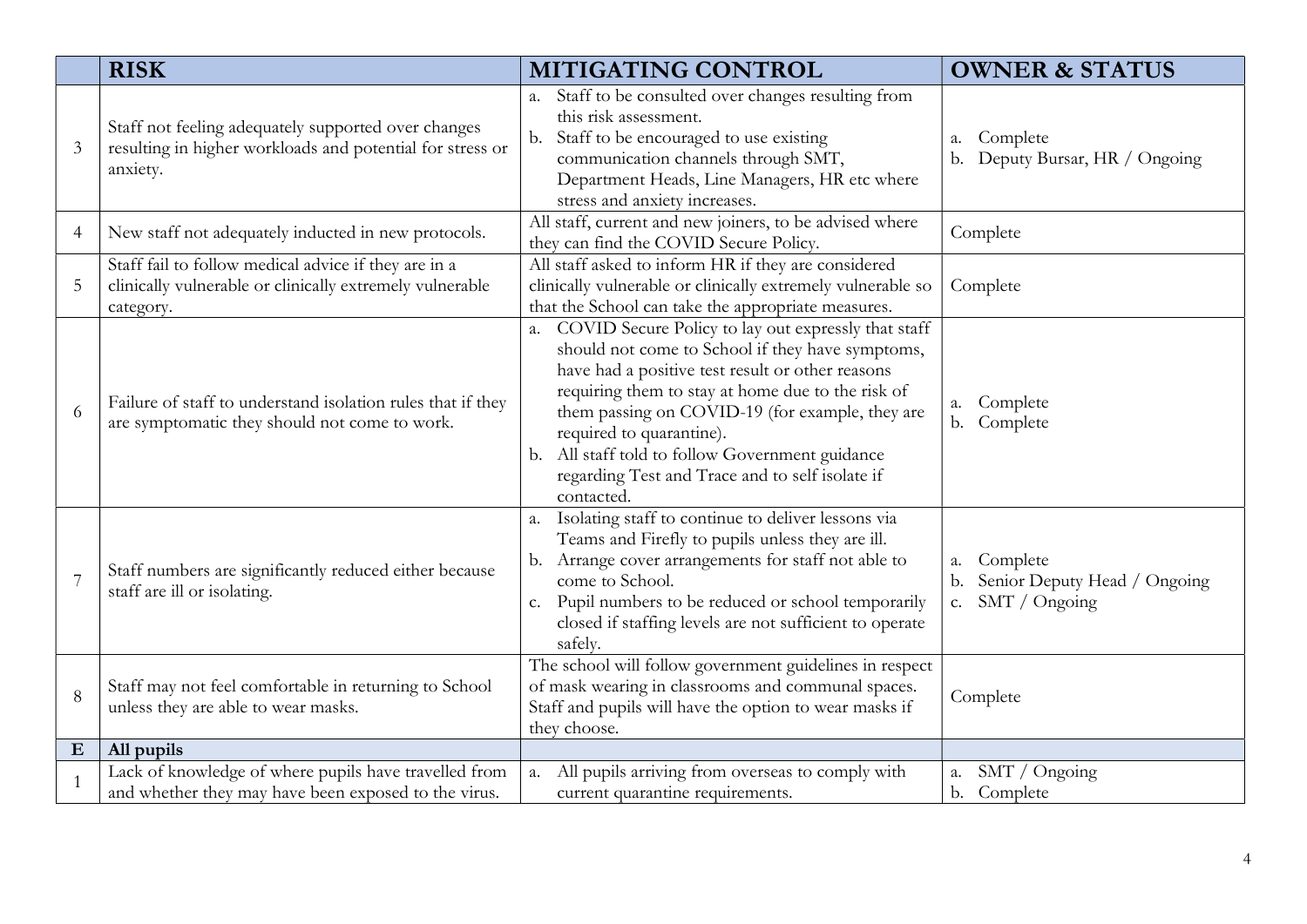|                | <b>RISK</b>                                                                                                                             | <b>MITIGATING CONTROL</b>                                                                                                                                                                                                                                                                                                                                                                                                                                                                                                                                                                                                                                                                                                                                                                                                                                                                                                                                                    | <b>OWNER &amp; STATUS</b>                                                                                      |
|----------------|-----------------------------------------------------------------------------------------------------------------------------------------|------------------------------------------------------------------------------------------------------------------------------------------------------------------------------------------------------------------------------------------------------------------------------------------------------------------------------------------------------------------------------------------------------------------------------------------------------------------------------------------------------------------------------------------------------------------------------------------------------------------------------------------------------------------------------------------------------------------------------------------------------------------------------------------------------------------------------------------------------------------------------------------------------------------------------------------------------------------------------|----------------------------------------------------------------------------------------------------------------|
| $\mathbf{2}$   | Pupils (or their parents) follow medical advice if they<br>are in a clinically vulnerable or clinically extremely                       | b. Parents to be told that they must not send their<br>children to school if they are in breach of the<br>Government's quarantine rules.<br>Parents asked to contact the Medical Centre if their<br>children are clinically vulnerable or clinically extremely                                                                                                                                                                                                                                                                                                                                                                                                                                                                                                                                                                                                                                                                                                               | Complete                                                                                                       |
| $\overline{3}$ | vulnerable category.<br>Failure of pupils to understand isolation rules that if<br>they are symptomatic they should not come to School. | vulnerable category.<br>a. COVID Secure Policy to lay out expressly that<br>pupils should not come to School if they have<br>symptoms, have had a positive test result or other<br>reasons requiring them to stay at home due to the<br>risk of them passing on COVID-19 (for example,<br>they are required to quarantine).<br>b. All parents / pupils asked to follow Government<br>guidance regarding Test and Trace and to self<br>isolate if contacted.<br>c. All pupils to be given clear guidance on the<br>symptoms and asked to speak to nursing staff or<br>another member of staff if they exhibit any of them.<br>d. Staff to be asked to remain alert for pupils<br>displaying symptoms.<br>e. Should a day pupil display symptoms then they<br>report to the Medical Centre and their parents will<br>be informed and asked to collect the pupil as soon<br>as possible.<br>f. Boarding pupils displaying symptoms to be sent<br>immediately to Medical Centre. | Complete<br>а.<br>Complete<br>b.<br>Complete<br>c.<br>Ongoing<br>d.<br>Complete<br>${\bf e}.$<br>Ongoing<br>f. |
| $\overline{4}$ | Pupils may not feel comfortable in returning to School<br>unless they are able to wear masks.                                           | The school will follow government guidelines in respect<br>of mask wearing in classrooms and communal spaces.<br>Staff and pupils will have the option to wear masks if<br>they choose.                                                                                                                                                                                                                                                                                                                                                                                                                                                                                                                                                                                                                                                                                                                                                                                      | Complete                                                                                                       |
| $\mathbf 5$    | Chewing gum left by pupils transmits the virus.                                                                                         | School rules already forbid chewing gum although<br>many pupils break this rule. Rule to be reinforced by<br>communication to parents.                                                                                                                                                                                                                                                                                                                                                                                                                                                                                                                                                                                                                                                                                                                                                                                                                                       | Complete                                                                                                       |
| $\mathbf F$    | Day pupils                                                                                                                              |                                                                                                                                                                                                                                                                                                                                                                                                                                                                                                                                                                                                                                                                                                                                                                                                                                                                                                                                                                              |                                                                                                                |
|                | Parents dropping off their children congregate at drop<br>off points in breach of social distancing requirements.                       | Parents to be asked to be mindful of the risk<br>transmission when they are visiting the school site.                                                                                                                                                                                                                                                                                                                                                                                                                                                                                                                                                                                                                                                                                                                                                                                                                                                                        | Complete                                                                                                       |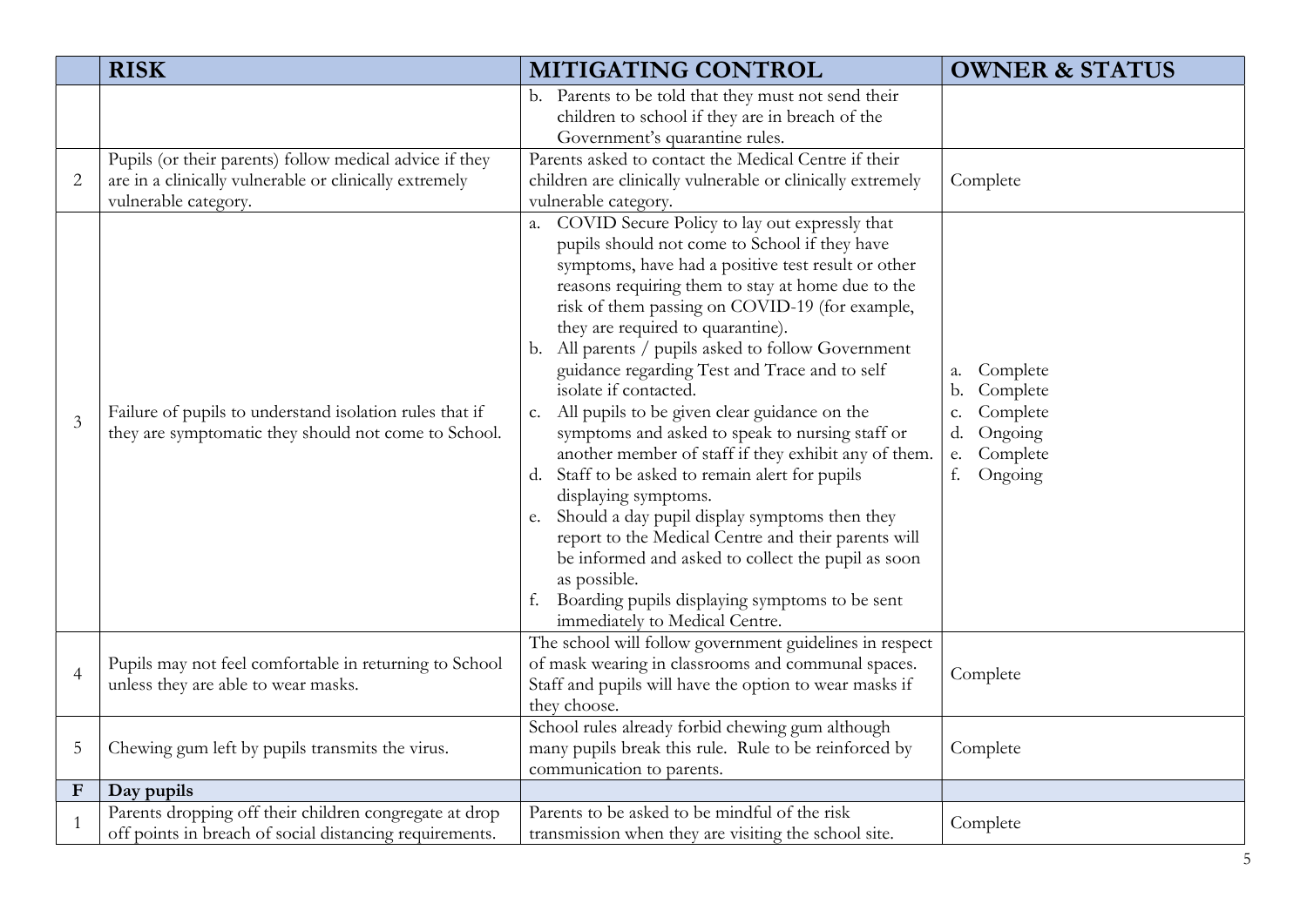|                | <b>RISK</b>                                                                                                         | MITIGATING CONTROL                                                                                                                                                                                                                                                                                                                                                                                                                                        | <b>OWNER &amp; STATUS</b>                    |
|----------------|---------------------------------------------------------------------------------------------------------------------|-----------------------------------------------------------------------------------------------------------------------------------------------------------------------------------------------------------------------------------------------------------------------------------------------------------------------------------------------------------------------------------------------------------------------------------------------------------|----------------------------------------------|
| $\overline{2}$ | Day pupils arrive on site displaying symptoms of<br>COVID-19 with the potential to spread it to others.             | a. COVID Secure Policy shared with parents to<br>underline the requirement that symptomatic pupils<br>must not come to School and must follow the<br>government's self-isolation guidance.<br>b. The School will follow the government guidelines<br>with respect to lateral flow testing and pupils will<br>therefore be encouraged to test regularly.                                                                                                   | Complete<br>a.<br>Complete<br>b.             |
| $\mathfrak{Z}$ | Day pupils arrive on site with no symptoms but<br>carrying the virus.                                               | All pupils arriving on site will be asked to use hand<br>a.<br>sanitiser.<br>b. The School will follow the government guidelines<br>with respect to lateral flow testing and pupils will<br>therefore be encouraged to test regularly.                                                                                                                                                                                                                    | Complete<br>a.<br>Complete<br>$\mathbf{b}$ . |
| G              | <b>Boarding pupils</b>                                                                                              |                                                                                                                                                                                                                                                                                                                                                                                                                                                           |                                              |
| 1              | Social distancing not adhered to in the boarding houses.                                                            | School to follow DfE and BSA guidance in respect of<br>social distancing requirements. Current government<br>guidelines do not require bubbles or social distancing<br>within the school environment. Some of these<br>measures may be introduced as a part of an Outbreak<br>Contingency Plan.                                                                                                                                                           | SMT / Ongoing                                |
| $\overline{2}$ | Bathroom facilities may be insufficient if their usage is<br>limited to comply with social distancing requirements. | Bathrooms to be allocated to specific year groups<br>where practicable.                                                                                                                                                                                                                                                                                                                                                                                   | Complete                                     |
| $\overline{3}$ | House staff could be exposed to virus if one of their<br>pupils becomes unwell.                                     | Staff briefed on what symptoms to look out for and to<br>be provided with PPE in case they are in contact with<br>ill pupils before they are isolated in the Medical Centre.                                                                                                                                                                                                                                                                              | Complete                                     |
| $\overline{4}$ | Visitors to boarding houses (eg. parents, other pupils)<br>encourage the transmission of the virus                  | Parents to be asked to be mindful of the risk of<br>transmission when they are visiting the school site and<br>consider wearing masks or testing themselves with a<br>lateral flow test prior to coming on site. Pupils to be<br>allowed to visit other boarding houses so long as<br>government guidance does not require bubbles or<br>similar restrictions. Some of these restrictions may be<br>introduced as a part of an Outbreak Contingency Plan. | Complete                                     |
| $\overline{5}$ | Boarding staff numbers could be significantly reduced<br>either because house staff fall ill or are isolating.      | Boarding staff contingency plan to be developed in case<br>boarding staff numbers are insufficient.                                                                                                                                                                                                                                                                                                                                                       | Deputy Head Pastoral / Ongoing               |
| $\mathbf H$    | Hygiene arrangements including cleaning                                                                             |                                                                                                                                                                                                                                                                                                                                                                                                                                                           |                                              |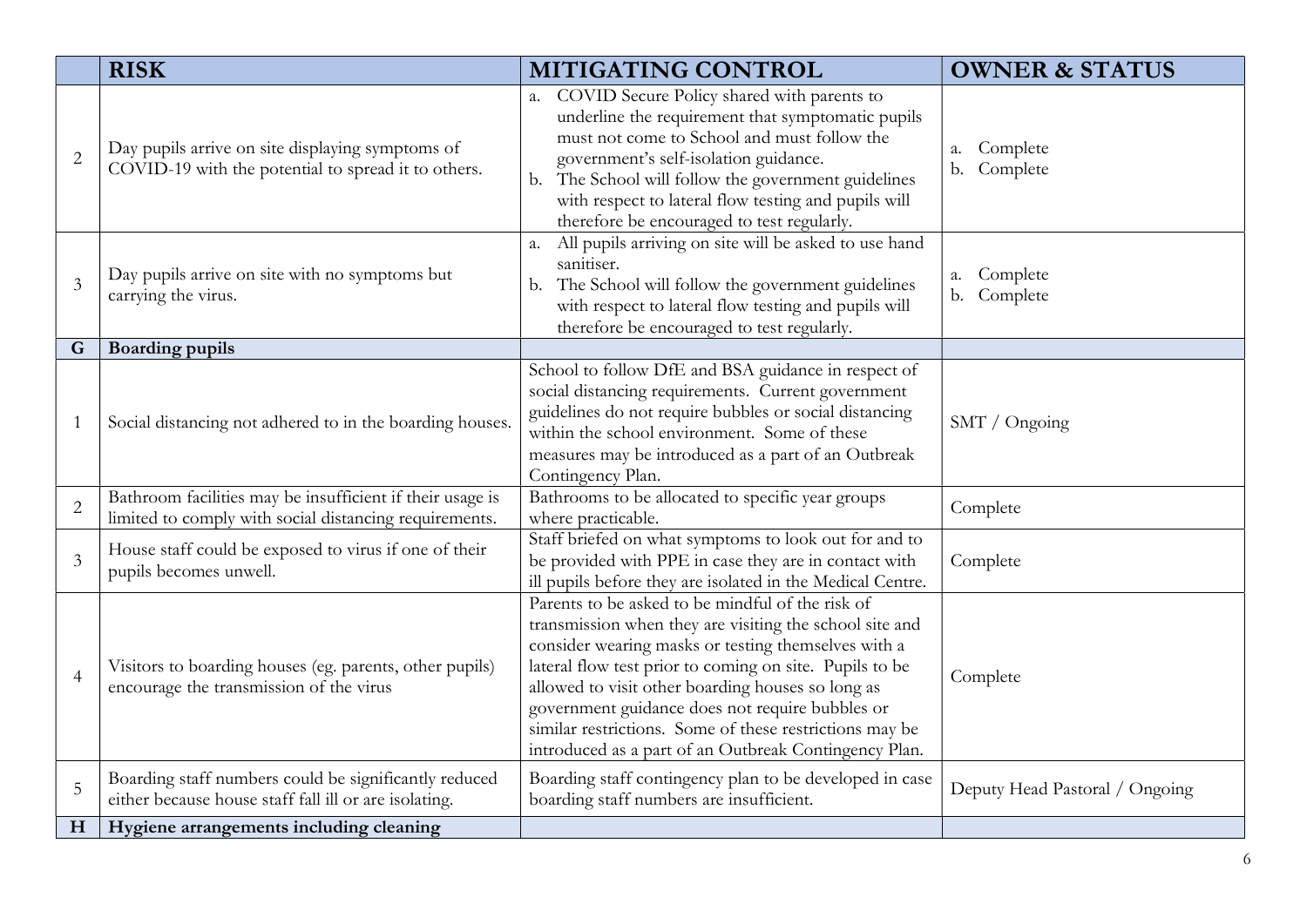|                | <b>RISK</b>                                                                                                                                                                                              | <b>MITIGATING CONTROL</b>                                                                                                                                                                                                                                                                                                                                                                                        | <b>OWNER &amp; STATUS</b>                             |
|----------------|----------------------------------------------------------------------------------------------------------------------------------------------------------------------------------------------------------|------------------------------------------------------------------------------------------------------------------------------------------------------------------------------------------------------------------------------------------------------------------------------------------------------------------------------------------------------------------------------------------------------------------|-------------------------------------------------------|
| $\mathbf{1}$   | Insufficient or unsuitable cleaning regime which fails to<br>address higher risk areas such as toilets, door handles,<br>keypads, switches, photocopiers, hand rails and other<br>frequent touch points. | a. Revised cleaning regimes to be implemented to<br>address higher risk areas.<br>b. Third Party contractor to provide specialist cleaners<br>for supplementary sanitisation of frequent touch<br>points as part of Outbreak Contingency Plan.                                                                                                                                                                   | Complete<br>a.<br>b. Deputy Bursar, Estates / Ongoing |
| $\overline{2}$ | Insufficient supplies of hygiene materials                                                                                                                                                               | Identify the critical hygiene materials (eg. cleaning<br>products, hand sanitisers, hand soap, hand towels,<br>alcohol wipes, PPE, masks, tissues). Monitor stocks<br>going forward.                                                                                                                                                                                                                             | Deputy Bursar, Estates / Ongoing                      |
| 3              | Use of shared teaching equipment could transmit the<br>virus between staff members.                                                                                                                      | a. Staff issued with own laptops which limits the need<br>to share computer keyboards etc.<br>b. Sanitising wipes are available in every classroom so<br>staff can wipe down pens etc before use if needed.<br>c. All classrooms to be provided with a bucket of<br>sanitising wipes, tissues and sanitiser spray so that<br>staff and pupils can wipe down desks, chairs and<br>equipment before use if needed. | Complete<br>a.<br>Complete<br>$b$ .<br>Complete<br>c. |
| $\overline{4}$ | Hygiene supplies not adequately or suitably placed<br>around the School site                                                                                                                             | a. Hand sanitisers are in place around the site with<br>one next to the door of every classroom.<br>b. Hand-washing sites are available around the site (eg.<br>outside squash courts, under the Pavilion and<br>Awdry Sports Centre) in addition to basins in every<br>lavatory block.<br>c. Paper towel dispensers are used in place of hot-air<br>driers.                                                     | Complete<br>a.<br>Complete<br>b.<br>c. Complete       |
| 5              | Hygiene supplies not replenished when they run out                                                                                                                                                       | a. A member of the Facilities Team will monitor usage<br>of products and replenish as needed.<br>b. Staff to be told that may replenish their own<br>products in the classroom by visiting the Facilities<br>Manager.                                                                                                                                                                                            | Deputy Bursar, Estates / Ongoing<br>a.<br>b. Complete |
| 6              | Use of water fountains encourages spread of the virus                                                                                                                                                    | a. Water fountains to be disconnected and can only be<br>used to refill water bottles.<br>b. Pupils are able fill up water bottles from the dining<br>room water taps and the hand-wash stations that<br>will be sanitised on a regular basis.                                                                                                                                                                   | Complete<br>a.<br>b. Complete                         |
|                | Safeguarding                                                                                                                                                                                             |                                                                                                                                                                                                                                                                                                                                                                                                                  |                                                       |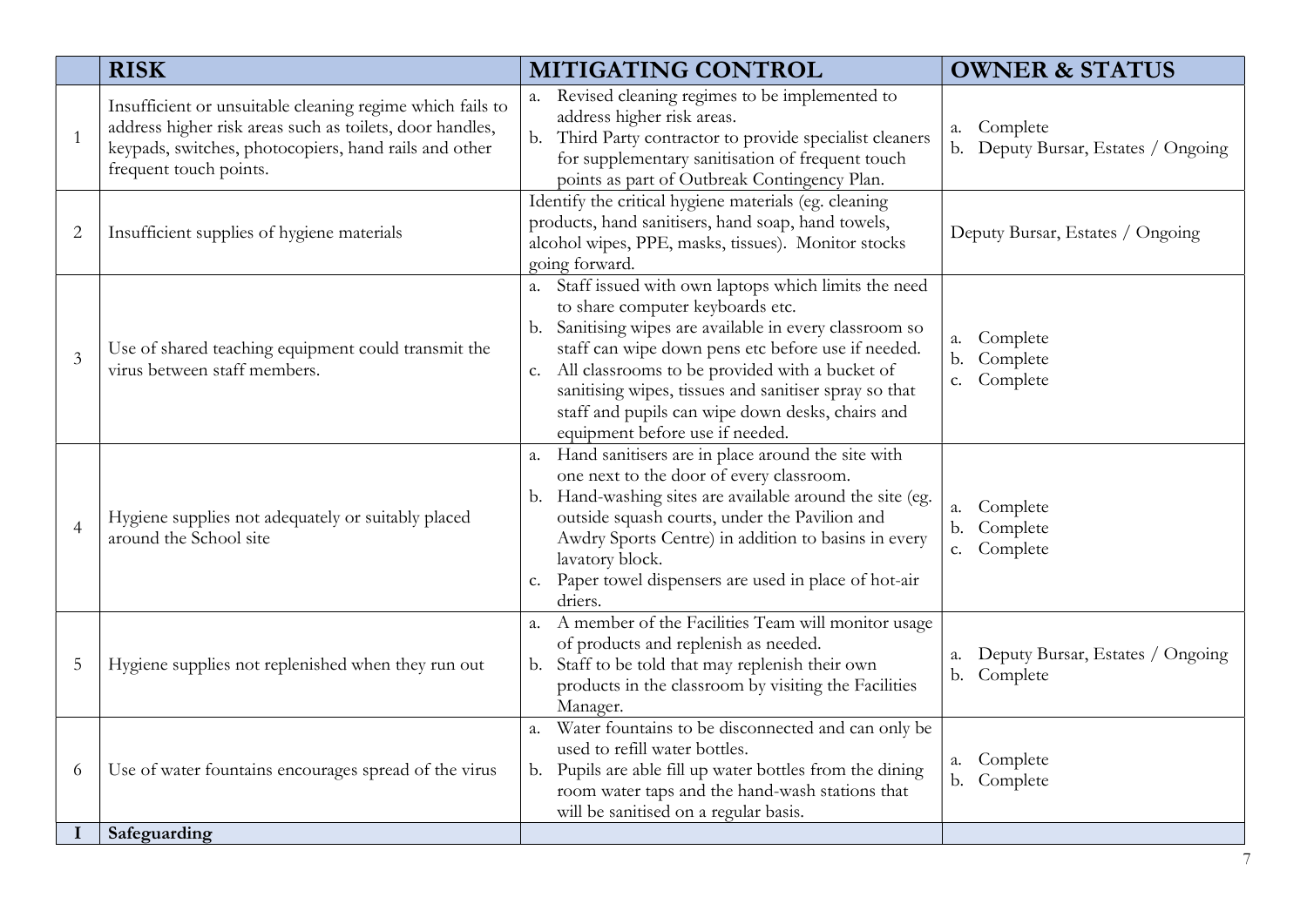|                | <b>RISK</b>                                                                                                                                                                                       | MITIGATING CONTROL                                                                                                                                                                                                                                                                                                                                   | <b>OWNER &amp; STATUS</b>      |
|----------------|---------------------------------------------------------------------------------------------------------------------------------------------------------------------------------------------------|------------------------------------------------------------------------------------------------------------------------------------------------------------------------------------------------------------------------------------------------------------------------------------------------------------------------------------------------------|--------------------------------|
| $\mathbf{1}$   | The changes to the School's working practices have a<br>negative impact on the School's ability to safeguard its<br>pupils.                                                                       | The risk assessment and the COVID Secure Policy to<br>be reviewed by the SMT (including the DSL) to ensure<br>that any safeguarding implications are understood and<br>addressed appropriately.                                                                                                                                                      | Complete                       |
| $\overline{2}$ | School not able to identify and help pupils suffering<br>from anxiety, behavioural issues or other trauma arising<br>from the consequences of lockdown, social distancing<br>or the virus itself. | Guidance to be given to staff on how to identify pupils<br>in need of support and then how to support them.                                                                                                                                                                                                                                          | Deputy Head Pastoral / Ongoing |
| $\mathfrak{Z}$ | Safeguarding leads not easily contacted or their contact<br>information not known to all if some pupils or staff are<br>not present on the School premises.                                       | a. DSL and DDSL landline phone numbers and email<br>addresses are published on the School website.<br>DSL and DDSLs all able to access email and<br>landline remotely if they are not at School.<br>b. DSL's mobile phone number will be published on<br>the reception voicemail when reception is not<br>manned and also separately to all parents. | Complete<br>а.<br>b. Complete  |
| $\overline{4}$ | Single Central Register and required documents not<br>adequately updated or checked prior to new staff<br>joining.                                                                                | No changes to be made or required to existing<br>procedures. All new staff will be required to present<br>verifiable hard copies of documents as is currently the<br>case.                                                                                                                                                                           | Complete                       |
|                | Learning environment                                                                                                                                                                              |                                                                                                                                                                                                                                                                                                                                                      |                                |
| $\mathbf{1}$   | Movement of pupils around the School site increases<br>the risk of transmission.                                                                                                                  | As part of the Outbreak Contingency Plan, the<br>timetable may be revised to allow for slower transition<br>of pupils around the site in the one-way system.                                                                                                                                                                                         | Complete                       |
| $\overline{2}$ | Insufficient ventilation and air flow in classrooms.                                                                                                                                              | Each classroom to be checked to ensure that there is a<br>sufficient number of opening windows in each one.                                                                                                                                                                                                                                          | Complete                       |
| 3              | Marking of exercise books and sharing of paper<br>worksheets increases the risk of transmission between<br>staff and pupils.                                                                      | Academic staff to be offered PPE (eg. gloves) if<br>requested or to be asked to consider submission of<br>work electronically instead.                                                                                                                                                                                                               | Complete                       |
| $\overline{4}$ | Parents' evenings not adequately controlled to enforce<br>social distancing and hygiene measures.                                                                                                 | Parents' evenings may be carried out remotely if the<br>number of COVID cases is high. Alternatively, parents<br>may be asked to test themselves using a lateral flow test<br>before coming on site for a parents' evening.                                                                                                                          | Complete                       |
| $\mathbf K$    | <b>Music &amp; Performing Arts</b>                                                                                                                                                                |                                                                                                                                                                                                                                                                                                                                                      |                                |
| $\mathbf{1}$   | Drama, dance and music activities fail to apply social<br>distancing rules.                                                                                                                       | Government guidance for schools and also for the<br>performing arts will be monitored and followed.                                                                                                                                                                                                                                                  | Complete                       |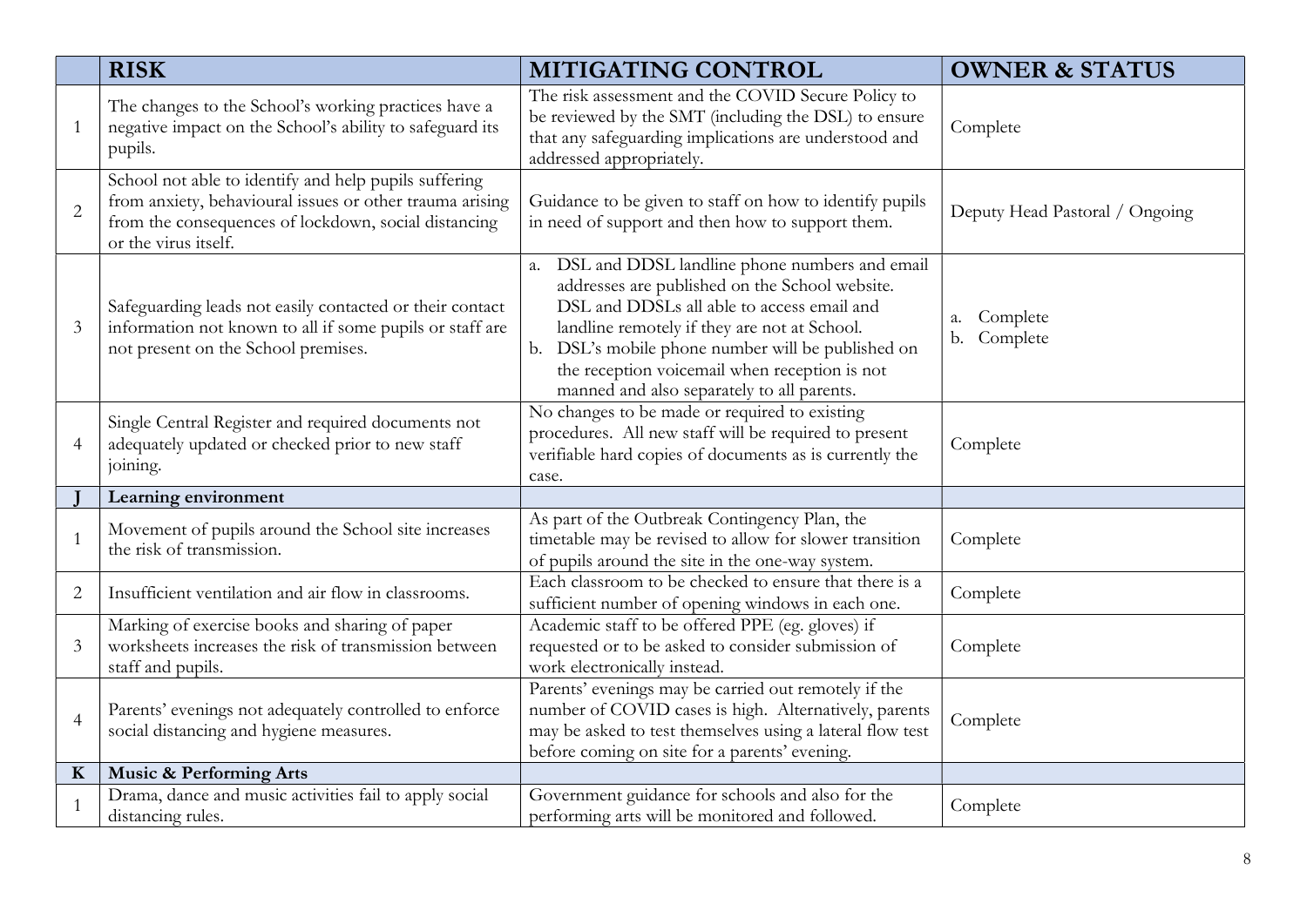|                | <b>RISK</b>                                                                                                                                       | MITIGATING CONTROL                                                                                                                                                                                                                                                                                                                                                                           | <b>OWNER &amp; STATUS</b>                                              |
|----------------|---------------------------------------------------------------------------------------------------------------------------------------------------|----------------------------------------------------------------------------------------------------------------------------------------------------------------------------------------------------------------------------------------------------------------------------------------------------------------------------------------------------------------------------------------------|------------------------------------------------------------------------|
| $\overline{2}$ | Use of shared instruments could transmit the virus<br>between staff and pupils.                                                                   | a. All music rooms to be provided with a bucket of<br>sanitising wipes so that staff and pupils can wipe<br>down instruments before use if needed.<br>b. Woodwind and Brass instruments will not be<br>shared.                                                                                                                                                                               | Complete<br>a.<br>b. Complete                                          |
| 3              | Use of woodwind or brass instruments or singing leads<br>to spread of virus due to expulsion of infected air and<br>droplets.                     | Teaching of woodwind, brass and singing to follow<br>a.<br>government guidance.<br>b. Ensembles, choir or band practice will follow<br>government guidance.                                                                                                                                                                                                                                  | Complete<br>a.<br>b. Complete                                          |
| 4              | Music lessons cannot not be taught in music rooms due<br>to size of rooms making social distancing or good<br>ventilation difficult to achieve.   | Perspex screens installed in rooms where social<br>distancing is not otherwise possible.                                                                                                                                                                                                                                                                                                     | Complete                                                               |
| L              | Sport                                                                                                                                             |                                                                                                                                                                                                                                                                                                                                                                                              |                                                                        |
|                | Sporting activities offered by the School are restarted in<br>contravention of guidance issued by relevant sporting<br>bodies resulting in unsafe | Monitoring of advice from sporting bodies to ensure<br>that all sports are undertaken in line with their<br>guidance.                                                                                                                                                                                                                                                                        | Director of Sport / Ongoing                                            |
| $\overline{2}$ | Risk assessments for each sporting activity not properly<br>formulated to take account of risk of virus<br>transmission.                          | Risk assessments for sports to be revised where<br>necessary.                                                                                                                                                                                                                                                                                                                                | Complete                                                               |
| 3              | Parents and other spectators congregate on site to<br>watch fixtures resulting in higher risk of transmission.                                    | The school will follow government guidance with<br>respect to gatherings on site. Visting parents will be<br>encouraged to test using a lateral flow test prior to<br>attending. Where large numbers of parents and / or<br>pupils gather indoors, then these spaces will be well-<br>ventilated. These measures may be stepped-up as part<br>of the Outbreak Contingency Plan.              | Complete                                                               |
| 5              | Use of activities within the Sports Centre encourages<br>spread of the virus.                                                                     | a. Swimming pool to operate in line with the<br>guidelines from the relevant sporting body.<br>b. Sporting facilities will be available for external hire<br>provided that the organisation hiring the facilities<br>can provide a COVID risk assessment for their<br>activity. Use of the facilities by third parties may be<br>restricted as the part of the Outbreak Contingency<br>Plan. | Complete<br>a.<br>Sports Centre Manager / Ongoing<br>b.<br>c. Complete |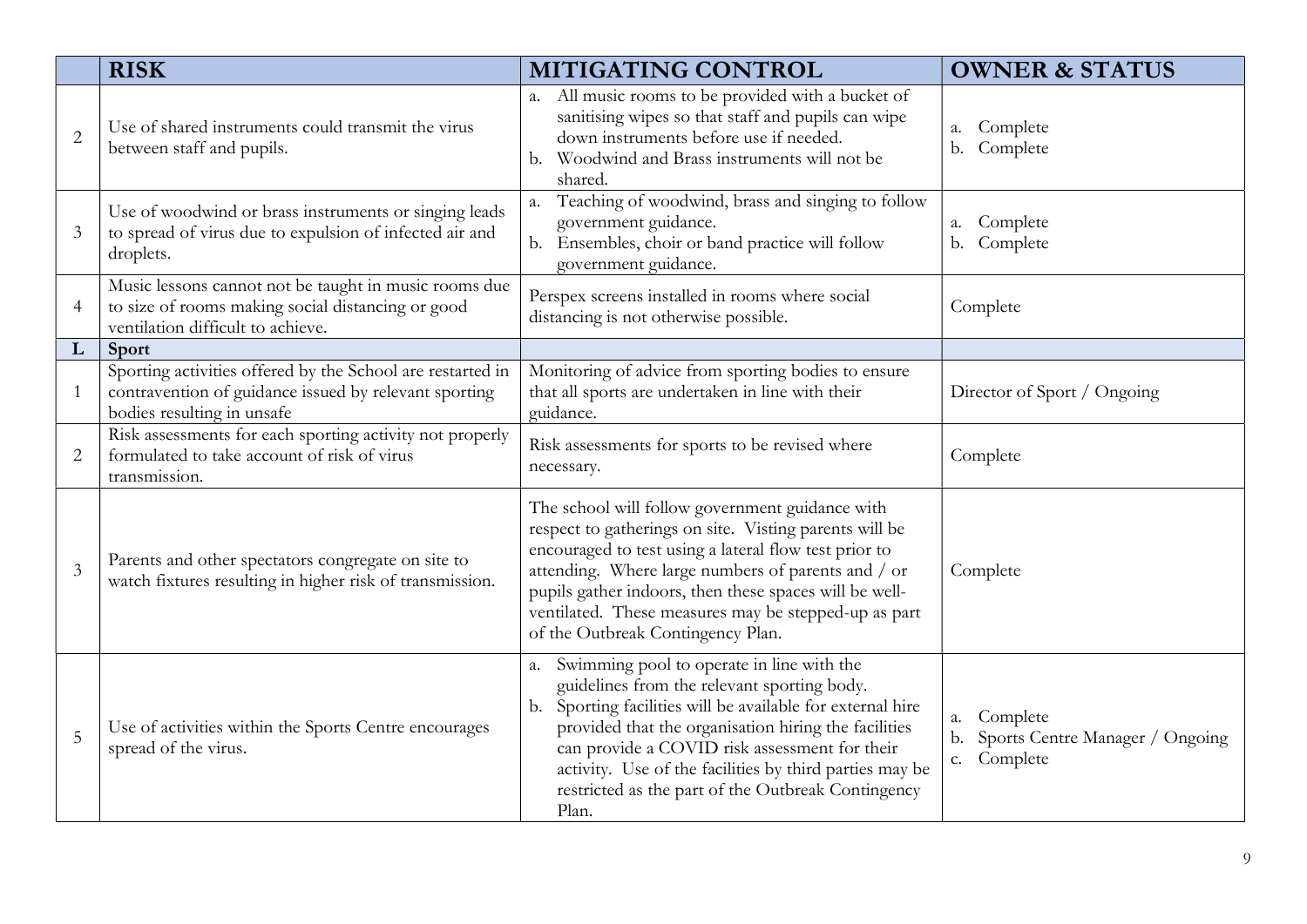|                | <b>RISK</b>                                                                                                                               | <b>MITIGATING CONTROL</b>                                                                                                                                                                                                                                                                                                                                                                                                                                                                                                                                                                                                                           | <b>OWNER &amp; STATUS</b>                                                                                   |
|----------------|-------------------------------------------------------------------------------------------------------------------------------------------|-----------------------------------------------------------------------------------------------------------------------------------------------------------------------------------------------------------------------------------------------------------------------------------------------------------------------------------------------------------------------------------------------------------------------------------------------------------------------------------------------------------------------------------------------------------------------------------------------------------------------------------------------------|-------------------------------------------------------------------------------------------------------------|
|                |                                                                                                                                           | c. Gym to operate in line with the guidelines from the<br>relevant sporting body.                                                                                                                                                                                                                                                                                                                                                                                                                                                                                                                                                                   |                                                                                                             |
| M              | School transport                                                                                                                          |                                                                                                                                                                                                                                                                                                                                                                                                                                                                                                                                                                                                                                                     |                                                                                                             |
| $\mathbf{1}$   | School transport not operating in accordance with<br>government guidance to minimise the risk of<br>transmission.                         | All bus companies expected to follow government<br>a.<br>guidance and advice from the Confederation of<br>Passenger Transport.<br>b. Government guidelines state that it is expected and<br>recommended that masks are worn when travelling<br>on dedicated transport. Parents and pupils to be<br>advised of this requirement.<br>c. Hand-sanitisation points available when pupils<br>embark at school and disembark at school.<br>d. Minibuses to be stocked with a supply of<br>appropriate PPE (eg. face masks and sanitiser).<br>e. Up to date register of all pupils travelling on the bus<br>to be maintained for track and trace purposes. | No further action<br>a.<br>Complete<br>$\mathbf{b}$ .<br>Complete<br>c.<br>Complete<br>d.<br>Complete<br>e. |
| $\overline{2}$ | Pupils arriving from overseas will not be able transit<br>safely to School.                                                               | The School will arrange collection of pupils from<br>airports on school transport and will provide<br>appropriate PPE for the journey to school (eg. face<br>masks, hand sanitiser).                                                                                                                                                                                                                                                                                                                                                                                                                                                                | Complete                                                                                                    |
| N              | Visitors, contractors and reception                                                                                                       |                                                                                                                                                                                                                                                                                                                                                                                                                                                                                                                                                                                                                                                     |                                                                                                             |
| $\mathbf{1}$   | Access to School not controlled effectively and visitor<br>details not recorded.                                                          | Visitor details logged through InVentry system.<br>a.<br>b. InVentry system asks visitors to make a health<br>declaration when signing in.                                                                                                                                                                                                                                                                                                                                                                                                                                                                                                          | Complete<br>a.<br>b. Complete                                                                               |
| $\overline{2}$ | Insufficient induction or supervision of contractors<br>coming on site meaning that symptomatic visitors come<br>on site.                 | All visitors and contractors to complete a health<br>a.<br>declaration as part of sign in process.<br>b. All visitors asked to use hand sanitisers on arrival.                                                                                                                                                                                                                                                                                                                                                                                                                                                                                      | Complete<br>a.<br>Complete<br>b.                                                                            |
| 3              | Social distancing and other hygiene precautions are not<br>observed by visitors arriving at the School reception.                         | Glass screen to be installed on reception desk.<br>a.<br>Every visitor to be asked to use hand-sanitiser.<br>b.                                                                                                                                                                                                                                                                                                                                                                                                                                                                                                                                     | Complete<br>a.<br>b. Complete                                                                               |
| $\overline{4}$ | Visits by prospective parents or for other marketing<br>activities are not controlled effectively increasing the<br>risk of transmission. | a. Mercers' Lectures to separately risk assessed and<br>ticketed to restrict numbers to a safe level. Other<br>precautions such ventilation and pre-arrival testing<br>to be considered.<br>b. Prospective parent visits will be permitted subject<br>to completing the health declaration on arrival at<br>school. As part of the Outbreak Contingency Plan,                                                                                                                                                                                                                                                                                       | Registrar / Ongoing<br>a.<br>Registrar / Ongoing<br>b.<br>Registrar / Ongoing<br>c.                         |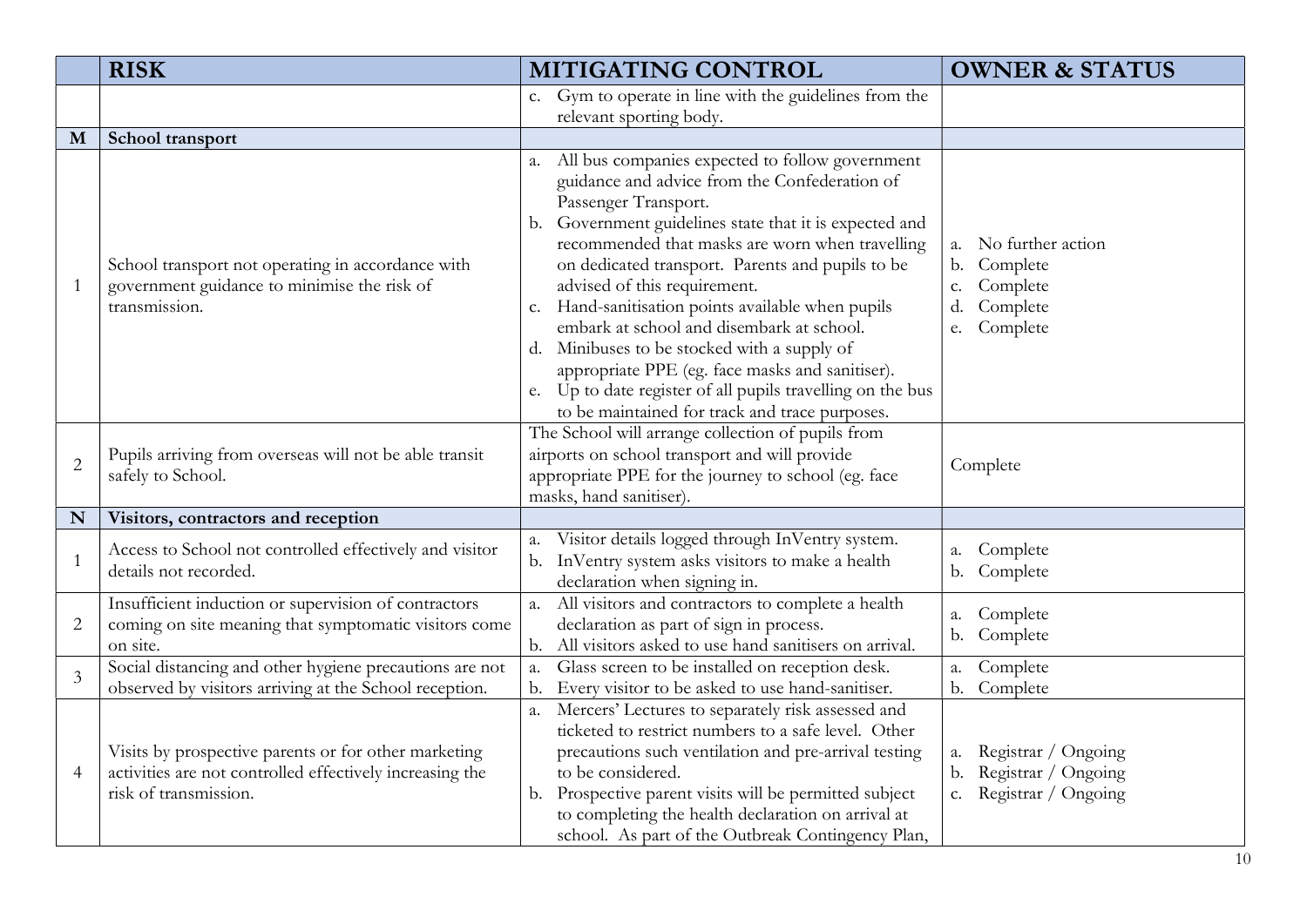|                | <b>RISK</b>                                                                                                                                          | <b>MITIGATING CONTROL</b>                                                                                                                                                                                                                                                                                                       | <b>OWNER &amp; STATUS</b>        |
|----------------|------------------------------------------------------------------------------------------------------------------------------------------------------|---------------------------------------------------------------------------------------------------------------------------------------------------------------------------------------------------------------------------------------------------------------------------------------------------------------------------------|----------------------------------|
|                |                                                                                                                                                      | visiting parents may be unable to access classrooms<br>or boarding houses or may be asked to take<br>additional precautions such as wearing masks.<br>c. For wider events, such as new pupil's day or whole<br>school open days, parents will be asked to test<br>themselves with a lateral flow test before coming on<br>site. |                                  |
| $\mathbf{O}$   | Fire safety and emergency procedures                                                                                                                 |                                                                                                                                                                                                                                                                                                                                 |                                  |
| $\mathbf{1}$   | Fire drills and emergency evacuation procedures not<br>rehearsed properly.                                                                           | Full fire drill may need to be rehearsed more than once<br>if pupils attend School on a rotational basis.                                                                                                                                                                                                                       | No further action                |
| $\overline{2}$ | Fire doors wedged open to increase ventilation and<br>reduce touch points are not closed leading to spread of<br>fire and invalidation of insurance. | Staff to be told not to wedge open fire doors unless<br>absolutely necessary to increase ventilation in the rooms<br>and only while they are occupied.                                                                                                                                                                          | Complete                         |
| $\mathfrak{Z}$ | Inadequate number of fire marshals on site due to<br>higher levels of staff absence.                                                                 | Review the number of trained fire marshals to ensure<br>sufficient coverage. Consider training more fire<br>marshals if needed.                                                                                                                                                                                                 | Deputy Bursar, Estates / Ongoing |
| $\overline{4}$ | Inadequate number of first aiders on site due to higher<br>levels of staff absence.                                                                  | Review the number of trained first aiders to ensure<br>sufficient coverage. Consider training more if needed.                                                                                                                                                                                                                   | Deputy Bursar, Estates / Ongoing |
| 5              | Increased fire risk due to the flammability of hand<br>sanitiser.                                                                                    | Fire risk assessment to be reviewed and updated.                                                                                                                                                                                                                                                                                | Complete                         |
| ${\bf P}$      | <b>Medical provision</b>                                                                                                                             |                                                                                                                                                                                                                                                                                                                                 |                                  |
| $\mathbf{1}$   | Insufficient medical staff to deal with isolating and<br>monitoring suspected COVD-19 cases, outside<br>appointments and other medical issues.       | Staffing levels to be kept under review by the Senior<br>Nurse and agency staff or overtime to be authorised<br>where necessary.                                                                                                                                                                                                | Senior Nurse / Ongoing           |
| $\overline{2}$ | Medical centre procedures and risk assessments not<br>suitably revised to respond to COVID-19 issues.                                                | Medical centre procedures and risk assessments to be<br>updated by the Senior Nurse and reviewed by Deputy<br>Bursar, Estates.                                                                                                                                                                                                  | Complete                         |
| $\overline{3}$ | Medical centre staff not properly protected from the<br>risk of virus transmission.                                                                  | PPE provision, in-accordance with NHS guidance for<br>health care staff, to be reviewed to ensure that<br>appropriate and sufficient PPE is held on site in the<br>Medical Centre to deal with a potential outbreak.                                                                                                            | Complete                         |
| $\overline{4}$ | Medical centre staff not properly trained in how to put<br>on and dispose of PPE safely.                                                             | Training on how to wear and dispose of PPE to be<br>provided.                                                                                                                                                                                                                                                                   | Complete                         |
| 5              | School unaware of any pupils with pre-existing medical<br>conditions.                                                                                | Senior Nurse to ensure that the medical forms have<br>been received for all pupils.                                                                                                                                                                                                                                             | Complete                         |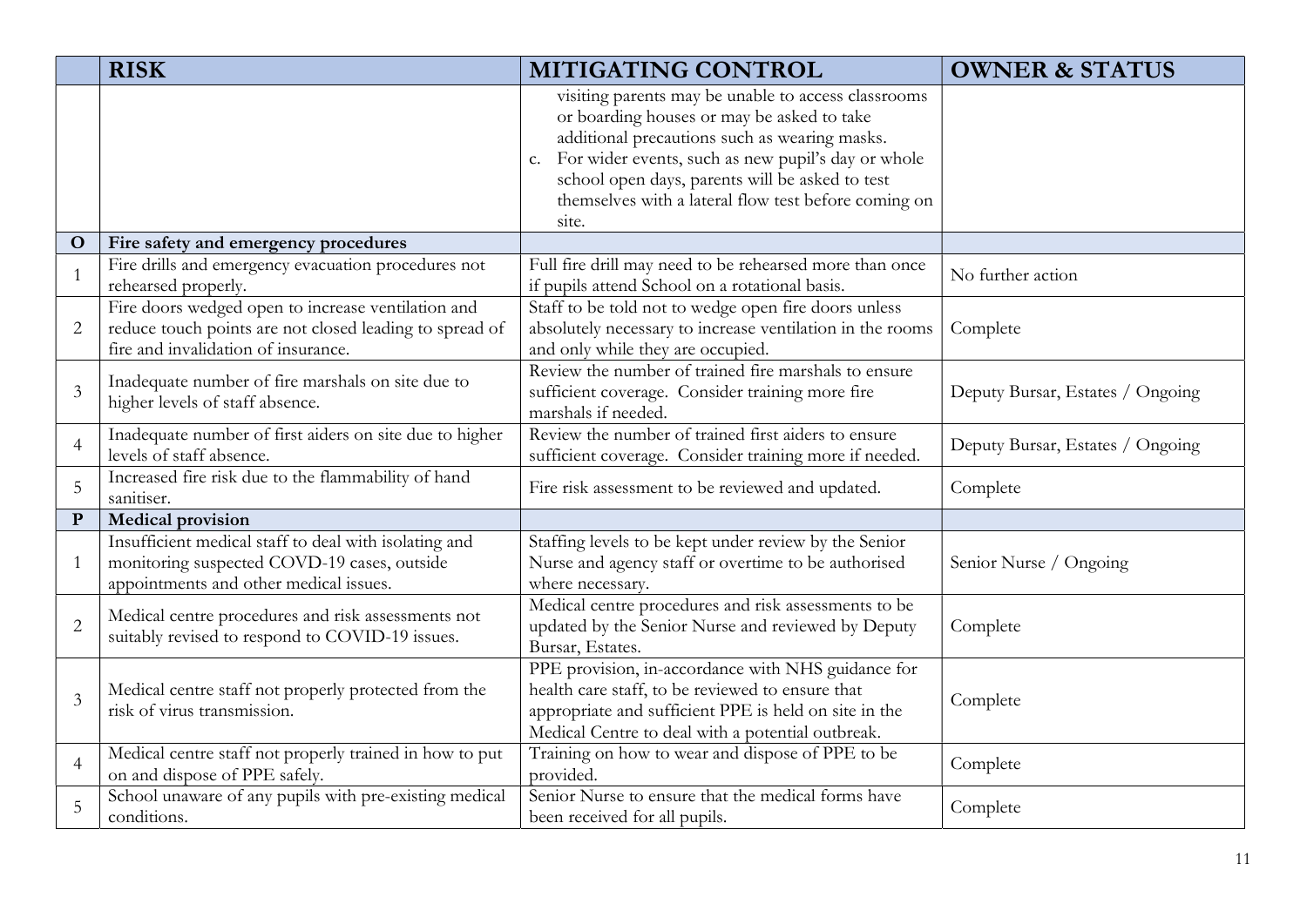|                | <b>RISK</b>                                                                                                                                             | MITIGATING CONTROL                                                                                                                                                                                                                                                                                          | <b>OWNER &amp; STATUS</b>                                                                          |
|----------------|---------------------------------------------------------------------------------------------------------------------------------------------------------|-------------------------------------------------------------------------------------------------------------------------------------------------------------------------------------------------------------------------------------------------------------------------------------------------------------|----------------------------------------------------------------------------------------------------|
| 6              | Medical staff unable to access testing facilities for<br>boarding pupils who are symptomatic.                                                           | On hand supplies of PCR and lateral flow test kits to be<br>kept under review.                                                                                                                                                                                                                              | Deputy Bursar Estates / Ongoing                                                                    |
|                | Inadequate facilities to isolate pupils who are<br>symptomatic – either boarders in the medical centre or<br>day pupils awaiting collection by parents. | Isolation areas to be identified with a contingency for<br>overflow if required. Contingency plan in case<br>additional bed spaces were needed would be to use<br>additional beds in Evans or Awdry House.                                                                                                  | Complete                                                                                           |
| 8              | Boarding pupils unable to access routine dental or<br>medical appointments due to restrictions imposed by<br>the relevant surgeries.                    | Appointments will be made to the extent they are<br>available and emergency medical care will continue<br>regardless.                                                                                                                                                                                       | Complete                                                                                           |
| 9              | Cross contamination of clothing worn by Nursing Staff                                                                                                   | a. Nurses to arrive wearing civilian clothes and change<br>in the Medical Centre.<br>b. Nurses have the option to have their uniforms<br>washed in Medical Centre.<br>c. In the event of any infection, medical staff to<br>change into alternative uniform prior to entering<br>other areas of the school. | Ongoing<br>a.<br>Ongoing<br>b.<br>Ongoing<br>c.                                                    |
| Q              | Facilities                                                                                                                                              |                                                                                                                                                                                                                                                                                                             |                                                                                                    |
| $\mathbf{1}$   | Inadequate or infrequent laundry regime fails to reduce<br>risk of transmission from clothing or bedding from<br>boarding pupils.                       | Laundry capacity increased to facilitate more<br>a.<br>frequent washing routine for boarding houses.<br>b. Laundry procedures to be revised (temperature and<br>detergents) to ensure it is effective.                                                                                                      | No further action<br>a.<br>b. Complete                                                             |
| $\overline{2}$ | Boarding house domestic staff or laundry staff exposed<br>to virus from inappropriate handling of laundry items.                                        | Boarding house domestic staff and laundry staff to be<br>provided with PPE (ie. gloves and masks) when<br>handling dirty laundry.                                                                                                                                                                           | Complete                                                                                           |
| 3              | Washing machines or dryers fail due to service or<br>maintenance issue meaning that dirty laundry cannot be<br>processed fast enough.                   | Laundry contingency plan to be put in place either by<br>sourcing replacement parts or changing shift pattern of<br>laundry operatives.                                                                                                                                                                     | Deputy Bursar, Estates / Ongoing                                                                   |
| $\overline{4}$ | Waste handling procedures not sufficient for dealing<br>with potentially contaminated waste streams thereby<br>increasing the risk of infection.        | a. Waste management protocol to be developed and<br>staff handling waste to be issued with appropriate<br>PPE.<br>b. Lidded pedal bins to be provided in classrooms<br>where needed.<br>c. Waste to be double bagged from the Medical<br>Centre during quarantine period and if there is an<br>outbreak.    | Deputy Bursar, Estates / Ongoing<br>a.<br>Complete<br>b.<br>Deputy Bursar, Estates / Ongoing<br>c. |
| $\mathbf R$    | IT                                                                                                                                                      |                                                                                                                                                                                                                                                                                                             |                                                                                                    |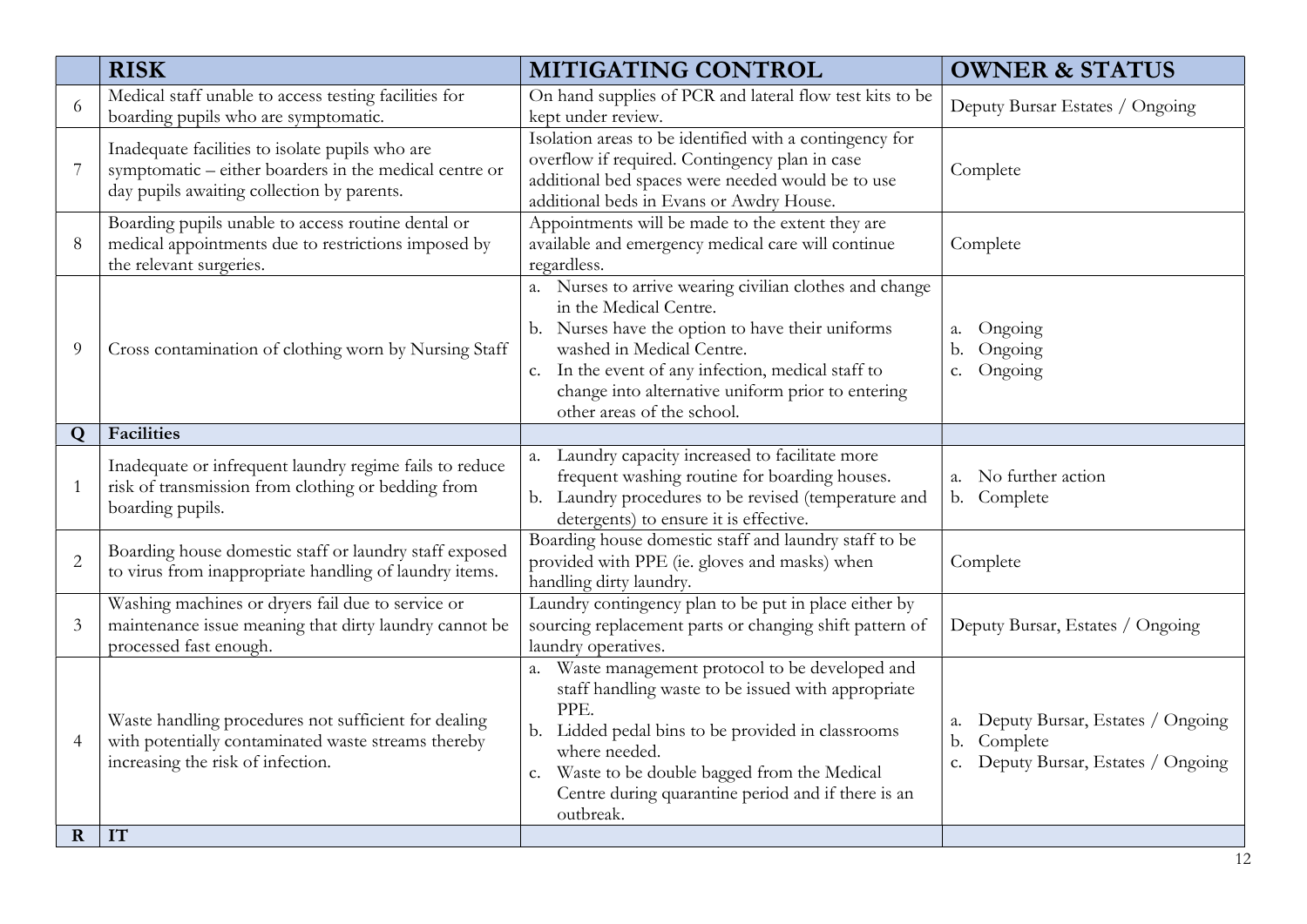|                | <b>RISK</b>                                                                                                                                 | <b>MITIGATING CONTROL</b>                                                                                                                                                                                                                                                                                                                                                                                                                                                                                  | <b>OWNER &amp; STATUS</b>                                                           |
|----------------|---------------------------------------------------------------------------------------------------------------------------------------------|------------------------------------------------------------------------------------------------------------------------------------------------------------------------------------------------------------------------------------------------------------------------------------------------------------------------------------------------------------------------------------------------------------------------------------------------------------------------------------------------------------|-------------------------------------------------------------------------------------|
| $\mathbf{1}$   | The use of IT equipment (eg. computers, printers,<br>photocopiers) may increase the risk of virus<br>transmission due to frequent touching. | a. Staff have their own laptops which reduces the risk<br>of shared devices.<br>b. Staff can use sanitising wipes to clean equipment<br>before use.<br>c. Shared keyboards in IT rooms and libraries to be<br>wiped down by pupil using sanitising wipes before<br>they use them.                                                                                                                                                                                                                          | Complete<br>a.<br>Complete<br>b.<br>Complete<br>c.                                  |
| S              | Catering                                                                                                                                    |                                                                                                                                                                                                                                                                                                                                                                                                                                                                                                            |                                                                                     |
| $\mathbf{1}$   | Insufficient chefs or other catering staff available to<br>prepare food and maintain high standards of hygiene.                             | Agency chefs available if needed.                                                                                                                                                                                                                                                                                                                                                                                                                                                                          | Catering Manager / Ongoing                                                          |
| $\overline{2}$ | Kitchen not appropriately stocked or cleaned having<br>been closed for a period of time.                                                    | a. Catering Manager to organise a deep clean prior to<br>re-start.<br>b. Catering Manager to restock in August ahead of re-<br>start.<br>Stores Manager to check whether food is in date.<br>c.                                                                                                                                                                                                                                                                                                            | Complete<br>a.<br>Complete<br>$\mathbf{b}$ .<br>Complete<br>c.                      |
| $\overline{3}$ | Kitchen equipment no longer functioning when turned<br>back on.                                                                             | Catering Manager to run test in August so that<br>equipment can be repaired before September if needed.                                                                                                                                                                                                                                                                                                                                                                                                    | Complete                                                                            |
| $\overline{4}$ | Lack of appropriate precautions in the kitchens or<br>Dining Hall leads to the transmission of the virus.                                   | a. Food preparation risk assessment to be revised and<br>a COVID-19 kitchen and serving protocol to be<br>developed.<br>Chefs and kitchen staff to be issued with<br>b.<br>appropriate PPE.<br>Additional restrictions may be introduced as a part<br>c.<br>of an Outbreak Contingency Plan which could<br>include providing staff with a take-away lunch and<br>serving meals in bubbles.<br>Tables and chairs to be wiped down regularly.<br>d.<br>Staff canteen to be cleaned on a regular basis.<br>e. | Ongoing<br>а.<br>Ongoing<br>b.<br>As needed<br>c.<br>Ongoing<br>d.<br>Ongoing<br>e. |
| $\mathbf T$    | <b>Buildings and maintenance</b>                                                                                                            |                                                                                                                                                                                                                                                                                                                                                                                                                                                                                                            |                                                                                     |
| $\mathbf{1}$   | Air-conditioning or air-handling units continue to be<br>used allowing the virus to circulate in the air.                                   | Staff to be advised not to turn on air conditioning<br>a.<br>units.<br>b. Chimneys in Olive Building to be assessed to<br>ensure it does not increase the risk.                                                                                                                                                                                                                                                                                                                                            | Deputy Bursar, Estates / Ongoing<br>a.<br>b. Complete                               |
| $\overline{2}$ | Windows do not open sufficiently to encourage the<br>flow of fresh air into classrooms.                                                     | Maintenance staff to carry out a window audit to ensure<br>that all classroom windows can be opened.                                                                                                                                                                                                                                                                                                                                                                                                       | Complete                                                                            |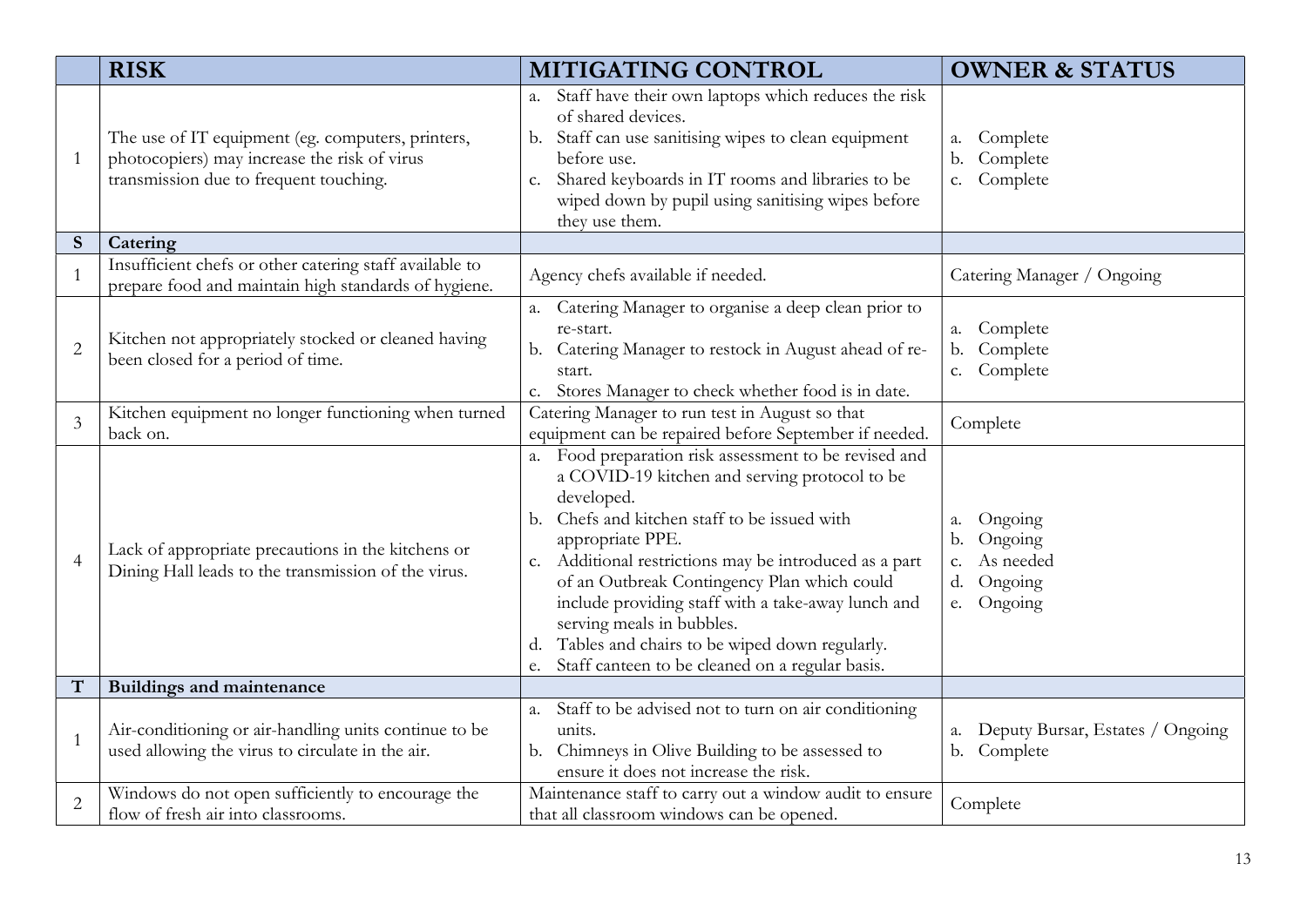|                           | <b>RISK</b>                                                                                                                                                | MITIGATING CONTROL                                                                                                                                                                                                                                                                                                                 | <b>OWNER &amp; STATUS</b>                                                                            |
|---------------------------|------------------------------------------------------------------------------------------------------------------------------------------------------------|------------------------------------------------------------------------------------------------------------------------------------------------------------------------------------------------------------------------------------------------------------------------------------------------------------------------------------|------------------------------------------------------------------------------------------------------|
| 3                         | Water supplies not tested for legionella or other<br>bacteria prior to re-opening.                                                                         | Testing regime already in place.                                                                                                                                                                                                                                                                                                   | Complete                                                                                             |
| $\overline{4}$            | Critical safety checks and maintenance not up to date<br>due to the temporary closure of the School (eg. gas,<br>fire, kitchens, security, accessibility). | Critical safety checks continued throughout the period<br>of closure.                                                                                                                                                                                                                                                              | Complete                                                                                             |
| $\bf{U}$                  | Library                                                                                                                                                    |                                                                                                                                                                                                                                                                                                                                    |                                                                                                      |
| $\mathbf{1}$              | Use of shared spaces in the library leads increases risk<br>of virus transmissions from desks, keyboards or books.                                         | a. The number of pupils in the library to be monitored<br>to prevent over-crowding.<br>Pupils to be told to wipe down desks and keyboards<br>b.<br>before and after use with a sanitising wipe.<br>c. Screens to remain in place in the Library.<br>d. Pupils to be reminded to sanitise hands after using<br>books from library.  | Head Librarian / Ongoing<br>a.<br>Head Librarian / Ongoing<br>b.<br>Complete<br>c.<br>Complete<br>d. |
| $\boldsymbol{\mathrm{V}}$ | <b>School Shop</b>                                                                                                                                         |                                                                                                                                                                                                                                                                                                                                    |                                                                                                      |
| $\mathbf{1}$              | Lack of social distancing and hygiene measures<br>increases the risk of virus transmission.                                                                | a. The number of pupils in the shop to be monitored<br>to prevent over-crowding.<br>b. Shop staff to be issued with appropriate PPE and<br>sanitisers etc.                                                                                                                                                                         | a. Deputy Bursar, Estates / Ongoing<br>b. Complete                                                   |
| 2                         | Lost property is contaminated with the virus which<br>leads to the onward transmission to shop staff or other<br>items of lost property.                   | All staff handling lost property will be given PPE.<br>a.<br>b. All lost property to be returned to the Houses for<br>House Staff to distribute.<br>c. Lending of items to pupils will be temporarily<br>stopped.                                                                                                                  | a. Complete<br>Complete<br>b.<br>Complete<br>c.                                                      |
| W                         | <b>On-site COVID-19 Testing</b>                                                                                                                            |                                                                                                                                                                                                                                                                                                                                    |                                                                                                      |
| $\mathbf 1$               | No school 'COVID-19 Testing Privacy Statement in<br>place. COVID-19 Testing Privacy Statement not<br>communicated to staff, parents, pupils and governors  | a. Dauntsey's School has a dedicated COVID-19<br>Testing Privacy Statement in place.<br>b. The COVID-19 Testing Privacy Statement has<br>been communicated to staff, parents, pupils and<br>governors.                                                                                                                             | Bursar/Ongoing                                                                                       |
| 2                         | Insufficient staff available to undertake testing.                                                                                                         | a. Review of available academic and bursarial staff to<br>undertake roles of Team Leader, Test Assistant,<br>Processor, Coordinator, Runner, Registration<br>Assistant, Results Recorder, Cleaner.<br>b. Trained Test Assistants to supervise all tests.<br>Majority of the Dauntsey's Test assistant are fully<br>trained nurses. | Bursar/Ongoing                                                                                       |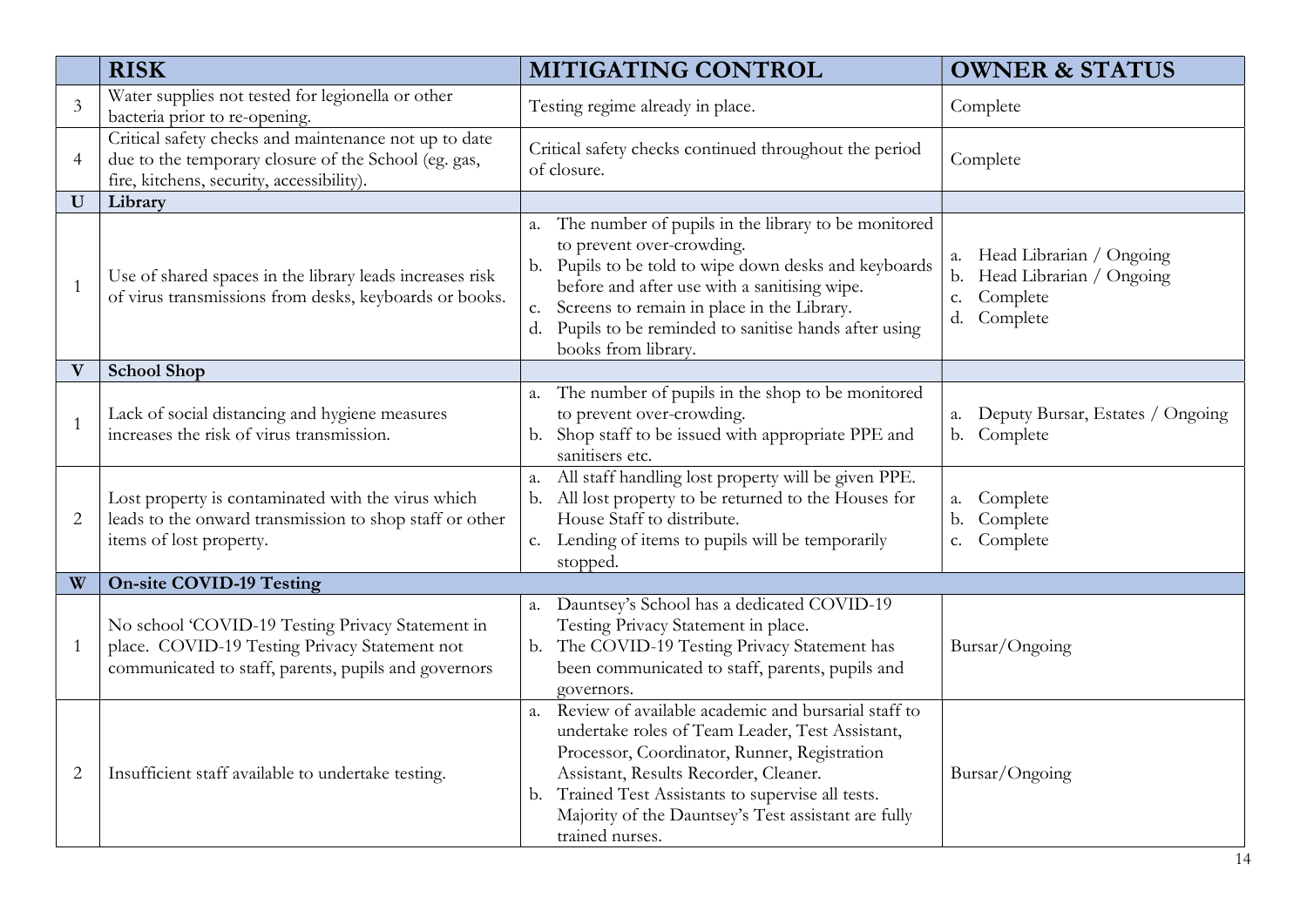|                | <b>RISK</b>                                                                               | MITIGATING CONTROL                                           | <b>OWNER &amp; STATUS</b>     |
|----------------|-------------------------------------------------------------------------------------------|--------------------------------------------------------------|-------------------------------|
|                |                                                                                           | c. All staff identified to be informed by HR                 |                               |
|                |                                                                                           | Department.                                                  |                               |
|                |                                                                                           | d. Increase in nursing staff to act as Test Assistants.      |                               |
|                |                                                                                           | Agency Nurse to be asked to come in if needed.<br>e.         |                               |
|                |                                                                                           | Use of additional staff with current DBS.                    |                               |
|                |                                                                                           | Academic Member of staff to control pupils.                  |                               |
| 3              | Training of personnel inadequate                                                          | Team Leaders to view on-line training.<br>a.                 | Complete                      |
|                |                                                                                           | b. Staff to be sent link to view training material.          |                               |
|                |                                                                                           | Dedicated consent form created on 'Firefly' and<br>a.        |                               |
|                |                                                                                           | sent to each parent.                                         |                               |
| 4              | Consent Forms not available and properly completed                                        | b. Consent form designed so that active consent is           | Complete                      |
|                |                                                                                           | obtained, it requires an answer either yes/no which          |                               |
|                |                                                                                           | is communicated electronically to the School.                |                               |
|                |                                                                                           | c. Parents to be chased up by Registration Assistant.        |                               |
|                | Test site not kept separate from other activities                                         | a. Pavilion is a separate building with a dedicated          | Complete                      |
| 5              |                                                                                           | parking area                                                 |                               |
|                |                                                                                           | b. The Pavilion is sited on the edge of the campus           |                               |
|                |                                                                                           | away from other buildings.                                   |                               |
|                | Test site does not have non-porous floor and lacks the<br>light and ventilation           | The Pavilion has a sealed polished floor making the<br>a.    |                               |
| 6              |                                                                                           | area non-porous.                                             | Complete                      |
|                |                                                                                           | The Pavilion is well lit at all times.<br>b.                 |                               |
|                |                                                                                           | Fully automated windows and additional doors.<br>$C_{\star}$ |                               |
|                |                                                                                           | Each pupil will have a designated card and a unique<br>a.    | Deputy Bursar Estates/Ongoing |
|                |                                                                                           | bar code.                                                    |                               |
|                | The process barcoding, recording and uploading to<br>NHS Digital not properly implemented | b. Only those pupils who have consented will have            |                               |
|                |                                                                                           | their details uploaded to the NHS site.                      |                               |
| $\overline{7}$ |                                                                                           | c. The card will contain the following information:          |                               |
|                |                                                                                           | name, house, gender, DoB, Age on 4 Mar 2021,                 |                               |
|                |                                                                                           | unique bar code and the results of each test.                |                               |
|                |                                                                                           | d. The data will be pre-registered and uploaded to           |                               |
|                |                                                                                           | NHS Digital.                                                 |                               |
|                |                                                                                           | e. The results will be collected by bar code reader.         |                               |
| 8              | Not interpreting the LFD Results correctly                                                | a. The results from the device will be recorded by the       |                               |
|                |                                                                                           | staff member after 30 minutes. The timing is                 | Deputy Bursar Estates/Ongoing |
|                |                                                                                           | critical, as leaving the test for longer can lead to         |                               |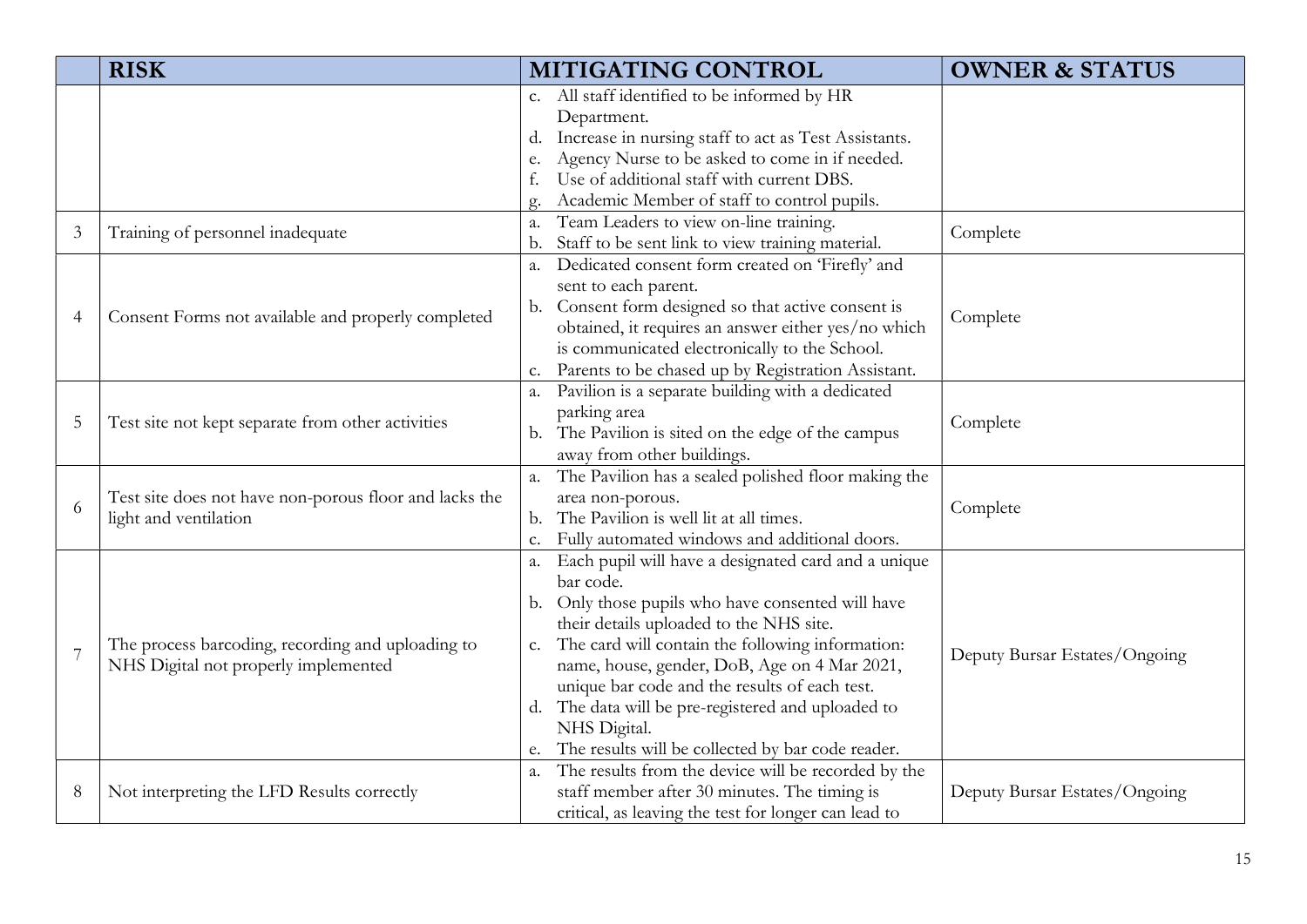|   | <b>RISK</b>                                                                                                      | MITIGATING CONTROL                                                                                                                                                                                                                                                                                                                                                                                                                                                                                                                                                                                                                                                                                                                                                                                                                                                                                                                                            | <b>OWNER &amp; STATUS</b>       |
|---|------------------------------------------------------------------------------------------------------------------|---------------------------------------------------------------------------------------------------------------------------------------------------------------------------------------------------------------------------------------------------------------------------------------------------------------------------------------------------------------------------------------------------------------------------------------------------------------------------------------------------------------------------------------------------------------------------------------------------------------------------------------------------------------------------------------------------------------------------------------------------------------------------------------------------------------------------------------------------------------------------------------------------------------------------------------------------------------|---------------------------------|
|   |                                                                                                                  | false positive results and the test will need to be<br>repeated.<br>b. Results should be recorded in line with the<br>following: Negative: The presence of only the<br>control line (C) and no test line (T) within the result<br>window indicating a negative result. Positive: The<br>presence of the test line (T) and the control line (C)<br>within the result window, regardless of which line<br>appears first, indicating a positive result. The<br>presence of any test line (T), no matter how faint,<br>indicates a positive result. Invalid result: If the<br>control line (C) is not visible within the result<br>window after performing the test, the result is<br>considered invalid.<br>c. When an invalid result is observed, the test will be<br>repeated with a new test kit.                                                                                                                                                             |                                 |
| 9 | Test Site Registration, Swabbing, recording and<br>Processing desks and waiting areas not on a one-way<br>system | a. The Pavilion has a dedicated and well signed one-<br>way system which starts with the waiting area,<br>registration desk, 6 designated swabbing zones<br>separated by screens, and departure door.<br>b. The test assistants to operate swabbing desks and<br>are separated from the pupils by a screen in order<br>to maintain social distancing.<br>Test assistants advise pupils on how to take the<br>$\mathsf{C}.$<br>swab who will then place swab into the dedicated<br>test tube and squeeze the liquid.<br>d. Test Assistants will then take test tube and place 2<br>drops into the test slide and record time.<br>e. The test card will be taken by the runner to the<br>analysis desk. Once a negative or positive tick is<br>recorded at the 30-minute interval the results card is<br>then taken to the recording desk for inclusion on to<br>the NHS template.<br>There is a clear demarcation between the swabbing<br>and processing area. | Deputy Bursar, Estates/ Ongoing |